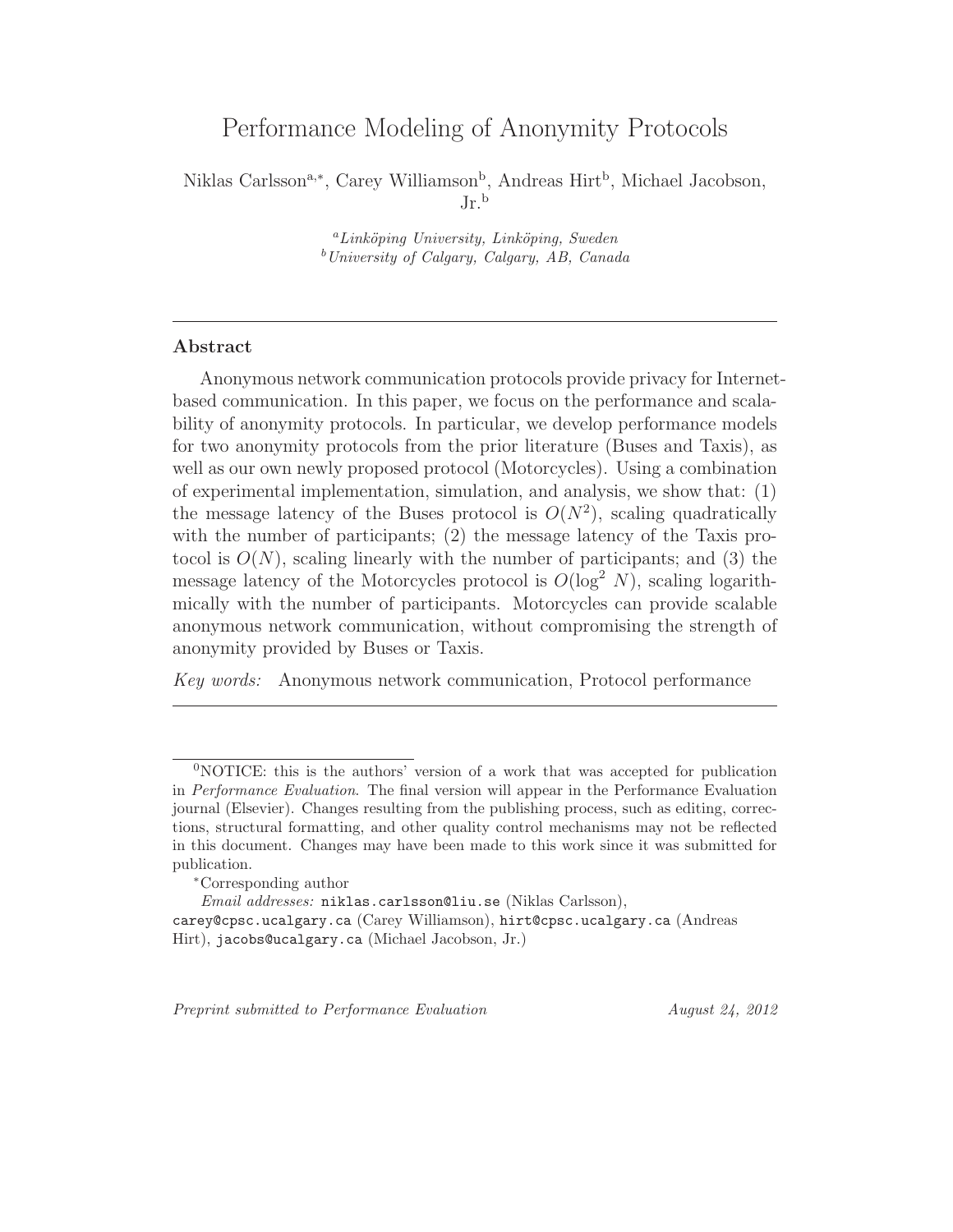## 1. Introduction

Certain Internet applications require anonymity, wherein the identities of communicating participants are concealed. These applications can be used both for benevolent social purposes (e.g., crime stoppers, freedom of speech, on-line counseling for victims of abuse, protecting human rights, whistle blowing), as well as for nefarious  $\text{purpose}^1$  (e.g., criminal activities, illegal file-sharing, malware distribution, terrorism). In general, anonymous communication provides privacy, and eliminates the risks associated with compromised identities.

Anonymous communication on the Internet is supported using *anonymity protocols* [1]. These protocols protect the identities of communicating parties from others, thus ensuring privacy for network-based communication. Such protocols can provide both *data anonymity* and *connection anonymity*. Data anonymity [9] removes identifying data in messages, such as the sender address in an e-mail. Connection anonymity [9] obscures the traffic communication patterns, preventing traffic analysis that traces a message through the network from the initiator (the original sender of a message) to the responder (the final receiver of a message). Connection anonymity can be further subdivided into *sender anonymity*, *receiver anonymity*, *mutual anonymity*, and *unlinkability* [27]. The type of connection anonymity required is applicationdependent.

Two important characteristics of anonymity protocols are the *strength* of anonymity that they provide, and the *scalability* of the protocol itself. The strength of an anonymity protocol is usually measured in an informationtheoretic sense, by determining the probability that an attacker or observer can identify communicating parties. These issues are well addressed in the security and privacy literature. Scalability refers to the communication overhead associated with a protocol (e.g., end-to-end latency), and how this grows with the size of the network. These issues are less well-studied in the literature, particularly since few anonymity protocols are implemented and used in practice. For example, Boukerche *et al.* [6] study an anonymous routing protocol for wireless ad hoc networks, but only using simulation.

There is typically a tradeoff between strength of anonymity and the scalability of an anonymity protocol. For example, strong anonymity can be provided by aggregating many messages into batches (mixes) before forwarding

<sup>&</sup>lt;sup>1</sup>As with encryption, legislation may be required to curtail malicious wrongdoings.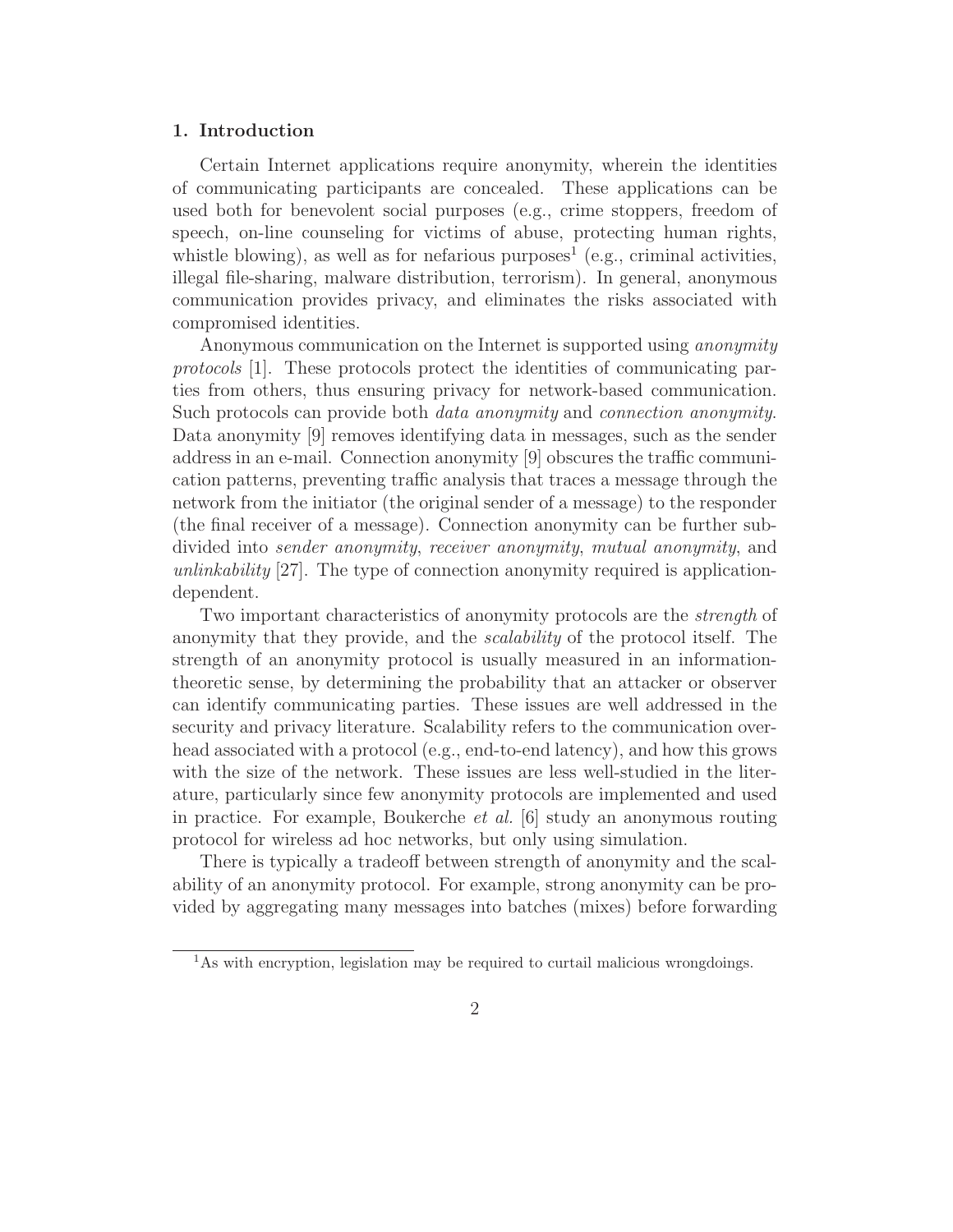them, but the batching process itself increases the end-to-end message delay. Similarly, anonymity can be fortified with dummy cover traffic (i.e., fake messages) in the network, but this increases the bandwidth consumption on the network as well as the processing overhead for participating nodes.

In this paper, we focus on the performance and scalability of three anonymous network communication protocols: Buses, Taxis, and Motorcycles. We focus on the end-to-end message latency in these protocols, and how this latency scales with the network size (i.e., number of participants). To the best of our knowledge, our paper is the first to provide a detailed performance analysis of multiple anonymity protocols to assess their practical scalability.

The primary contributions in this paper are the following:

- We use analysis, experiments, and simulation to show that the end-toend message latency of the Buses protocol is  $O(N^2)$ , scaling quadratically with the size of the network.
- We use analysis, experiments, and simulation to show that the message latency of the Taxis protocol is  $O(N)$ , scaling linearly with the network size.
- We propose a new anonymity protocol, Motorcycles, that improves upon Buses and Taxis.
- We use analysis, experiments, and simulation to show that the message latency of the Motorcycles protocol is  $O(\log^2 N)$ , scaling logarithmically with the network size.

The rest of this paper is organized as follows. Section 2 provides background information on anonymous communication. Section 3 describes the three anonymity protocols analyzed in our paper. Section 4 and Section 5 present our analysis of these protocols. Section 6 presents simulation and experimental results to validate our analytical models. Finally, Section 7 concludes the paper.

## 2. Background

# *2.1. Anonymity Techniques*

Anonymous communication is a vibrant research area with many anonymity schemes proposed [1, 15, 26]. Delay-tolerant applications, such as e-mail,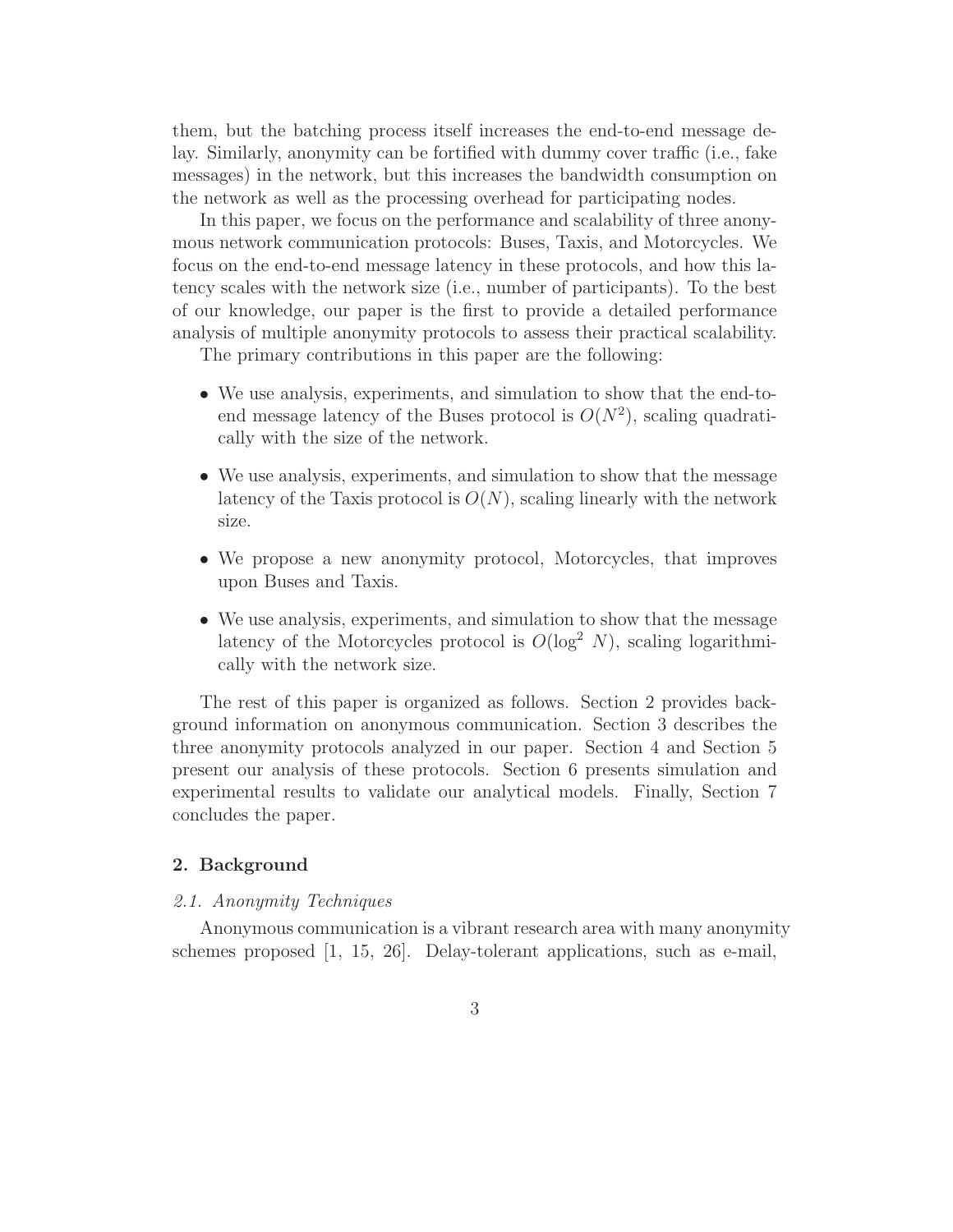can use strong anonymous communication schemes [10]. However, interactive applications, such as Web browsing and SSH, require lower overhead to minimize the end-to-end message latency.

Designing a strong anonymous communication scheme with low latency is a challenge [11]. As an interim solution, anonymous communication schemes such as Crowds [29] and Tor [11] have been used for interactive applications, despite their known vulnerabilities [11].

The three basic techniques underlying most anonymous communication protocols are *broadcasting*, *mixes*, and *buses*. The strength and scalability of an anonymity protocol are inherited from these basic techniques.

The broadcasting technique requires each participant to conduct secret coin flips, and then broadcast the resulting parity to all the other participants [8]. Since this traffic overhead is  $O(N^2)$ , the broadcasting approach is no longer mainstream in the literature [1], and is not discussed further here.

The mixes and buses techniques can be measured by their performance and the strength of anonymity provided. The performance metric considered in this paper is the average message latency, and how it scales with the number of participants. The measure of anonymity is how well an initiator or responder is hidden among the participants.

The following subsections introduce mixes and buses, while Section 3 describes the three specific anonymity protocols considered in our work.

#### *2.2. Mixes*

Mixes provide very strong anonymity [7]. The basic idea is to re-route a message through a sequence of mixes, each of which collects a batch of inputs and randomly re-orders the outputs. In addition, the message is encrypted more than once at the source, with one layer of encryption removed by each mix along the routing path.

The goal of mixes is to prevent an attacker from correlating an input message with its corresponding output message. However, the only proven secure solution requires each initiator to send at least one message to each responder in every batch. This cover traffic scales quadratically with the number of participants.

Debate arises as to how much anonymity is sacrificed when cover traffic is reduced or eliminated [11]. To reduce the overhead of input-output mixing, anonymous communication schemes such as Tor [11] and Crowds [29] use no cover traffic at all. The authors acknowledge the tradeoffs between overhead and vulnerabilities to known attacks [11, 29]. Other schemes such as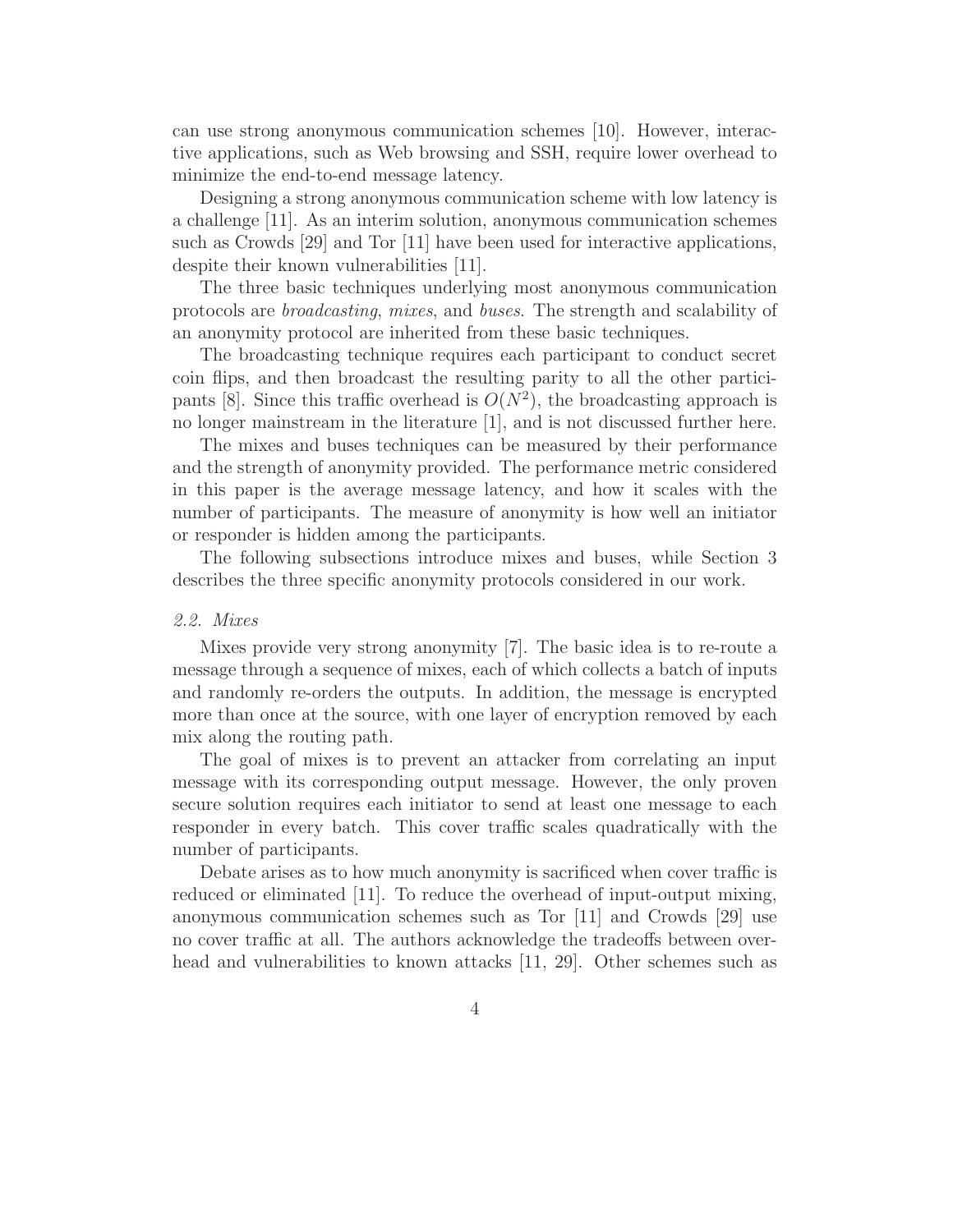JAP [5] and MorphMix [30, 35] use partial cover traffic, while Mixmaster [25], Mixminion [10], and Tarzan [14] use full cover traffic.

#### *2.3. Classic Buses*

The buses anonymity technique was proposed by Beimel and Dolev [3]. We refer to their work as Classic Buses.

The Classic Buses protocol is based on the metaphor of a city bus, which traverses a circular path among all of the participants in the anonymity network (see Figure 1). Messages travel in the seats of a bus, appropriately obscured by layers of encryption. The bus traverses the network, passing from one node to the next. When in possession of the bus, a node replaces the bus with its decryption and retrieves messages intended for itself, replacing the message's seat with random data. In addition, the node places layered encrypted messages on the bus to be delivered to other nodes. By encrypting the message, only the intended recipient can recover its messages. Since each node alters the bus, an adversary cannot tell if a node inserts a new message or replaces an existing seat with its decryption.



Figure 1: Example of Routing in Buses

The operation of Classic Buses is best illustrated with an example. Consider the bus network in Figure 1, where nodes  $N_1$  through  $N_6$  are part of the network, and the bus tours the network in a clockwise round-robin fashion. If  $N_1$  wants to send an anonymous message M to  $N_4$ , then the message routing path will be  $N_1$  to  $N_2$  to  $N_3$  to  $N_4$ . To send the message,  $N_1$  encrypts it as  $E_{K_{N_2}}(E_{K_{N_3}}(E_{K_{N_4}}(M)))$ , where  $E_{K_{N_i}}(x)$  denotes the encryption of x with  $N_i$ 's public key. Node  $N_1$  then places the message on a *randomly* chosen seat on the bus. When  $N_2$  receives the bus, it decrypts all messages on the bus, peeling away a layer of encryption, and forwards the resulting contents (including the still-obscured valid message) on the bus to  $N_3$ , which in turn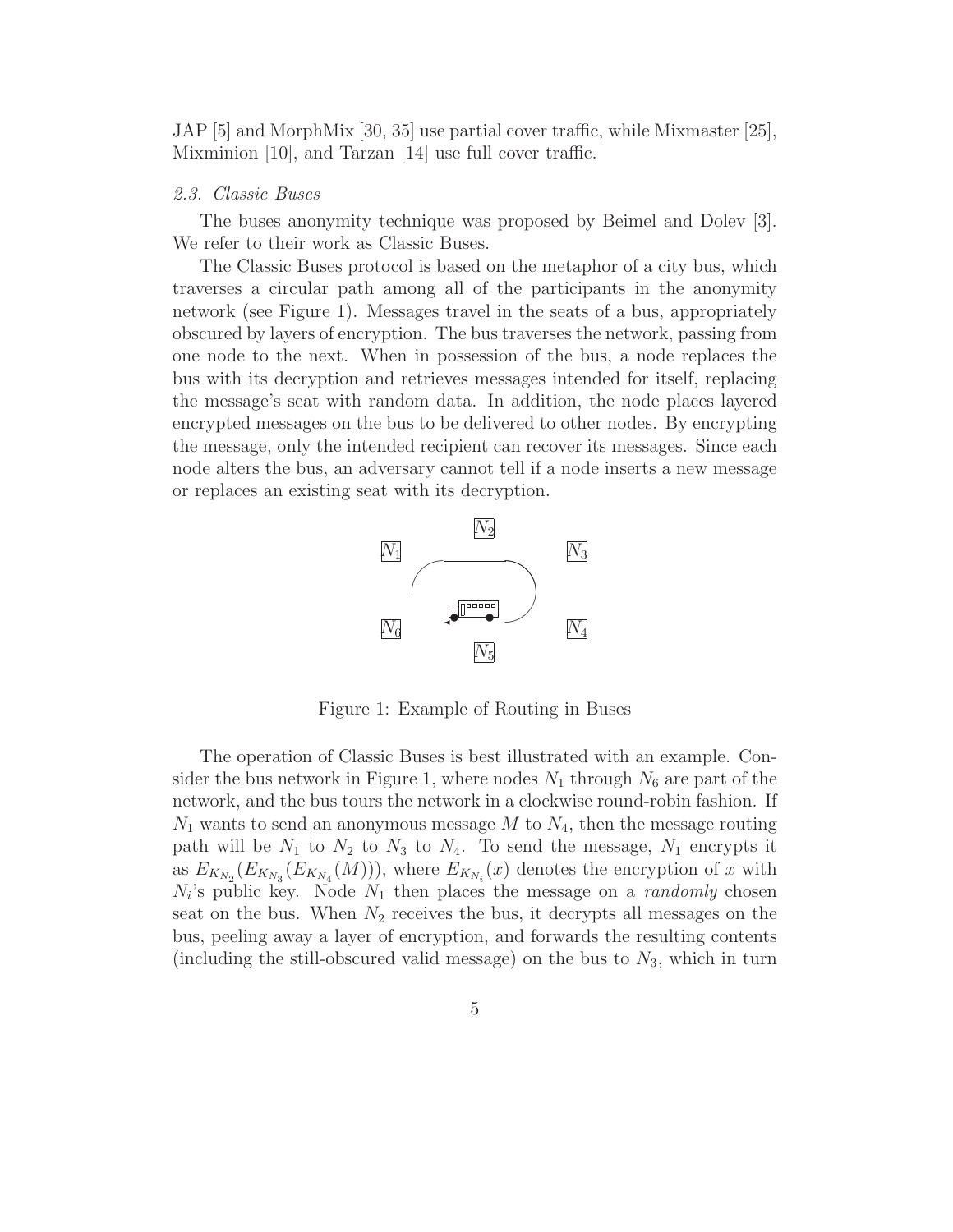decrypts and forwards to  $N_4$ . When  $N_4$  receives the bus, it decrypts all seats, revealing the message M destined for itself. The message is removed and replaced with random bits (or a new outgoing message) before the bus is forwarded.

### *2.4. Qualitative Assessment*

Table 1 provides our qualitative assessment of Classic Buses compared to several other anonymity protocols in the literature [17]. The theoretical design of Classic Buses [3] provides strong anonymity guarantees. The primary weaknesses are with respect to active adversaries (e.g., replay attacks); however, these problems are fixable. While the original authors never implemented or deployed the Classic Buses protocol, we use their underlying design as the starting point for our own work.

| Anonymity          | Vulnerable to        | Vulnerable to      | Vulnerable to     |
|--------------------|----------------------|--------------------|-------------------|
| Protocol           | Global Eavesdropper? | Passive Adversary? | Active Adversary? |
| Anonymizer [2]     | Yes                  | Yes                | Yes               |
| Babel $[16]$       | Yes                  | Yes                | N <sub>o</sub>    |
| Chaum's Mixes [7]  | N <sub>o</sub>       | N <sub>o</sub>     | Yes               |
| Classic Buses [3]  | N <sub>o</sub>       | N <sub>o</sub>     | Yes               |
| Crowds [29]        | Yes                  | Yes                | Yes               |
| Hordes [32]        | Yes                  | Yes                | Yes               |
| $LPWA$ [24]        | <b>Yes</b>           | Yes                | Yes               |
| Onion Routing [28] | <b>Yes</b>           | <b>Yes</b>         | Yes               |
| P5[31]             | Yes                  | N <sub>o</sub>     | Yes               |
| Tor $[11]$         | <b>Yes</b>           | Yes                | Yes               |

Table 1: Vulnerabilities of Anonymity Protocols

#### 3. Anonymity Protocols

#### *3.1. Buses*

There are several versions of the buses protocol described in [3]; we now focus on a specific version that we have implemented and demonstrated experimentally [17].

There are three key innovations in our version of the buses protocol. First, we use *owned seats*. This feature restricts participating nodes to only insert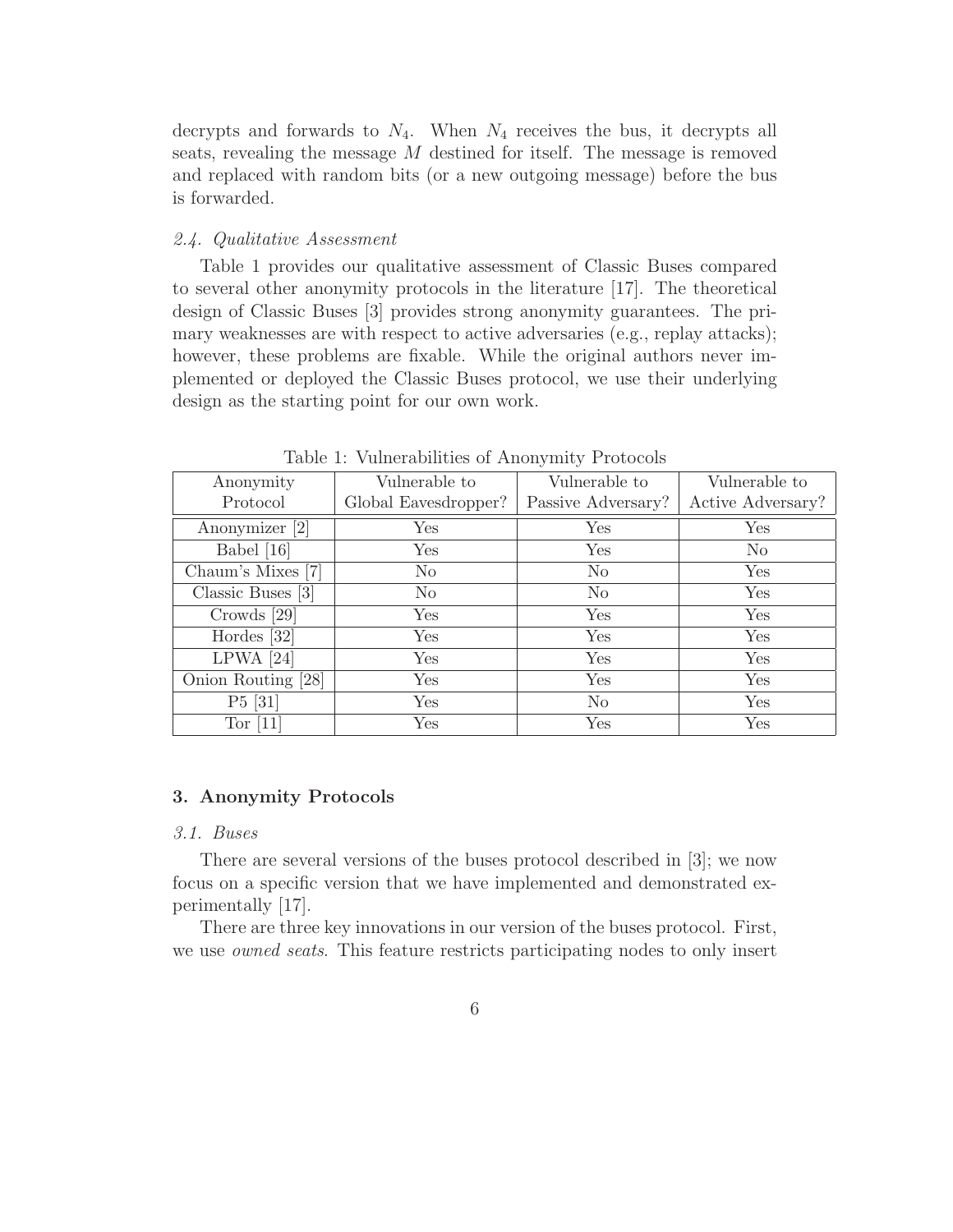messages into specific (owned) seats on the bus. This feature drastically reduces the number of bus seats required, while avoiding the random seat collisions that can occur in the Classic Buses protocol, especially under high load. Note that ownership of a seat does not compromise anonymity, since an observer cannot determine whether a seat contains a message or not (i.e., a semantically secure cryptosystem is used). Second, our protocol provides *reliable message delivery*, using anonymous acknowledgements, timeouts, and retransmissions. This mechanism also provides protection against replay attacks. Third, we use *nested encryption with indirection*. This feature decouples the logical re-routing path of messages from the physical routing of messages around the network. This change reduces the dependence on a known network topology (i.e., static route), making the Buses protocol usable as a peer-to-peer (P2P) overlay network on the Internet.

A new nested encrypted message is created by encrypting a message with the responder's key, selecting a random set of up to L indirection participants, and then recursively encrypting the message with each indirection participant's corresponding key. In practice, a relatively short indirection path length of 1 or 2 nodes is sufficient to provide strong anonymity [19]. For example, consider the bus network in Figure 1. If  $N_1$  wants to send an anonymous message  $M$  to  $N_4$ , then  $N_1$  randomly chooses intermediate nodes for the re-routing path. Suppose that it chooses two indirection nodes,  $N_2$ and  $N_5$ , in that order. The message routing path will be  $N_1$  to  $N_2$  to  $N_5$  to N4, requiring *more than one cycle* of the bus to achieve delivery. That is, the bus circulates the network clockwise, visiting every node in turn, but only the nodes involved in the message re-routing path alter the contents (seats) of the bus. The message is encrypted multiple times as  $E_{K_{N_2}}(E_{K_{N_5}}(E_{K_{N_4}}(M)))$ and placed on a seat owned by  $N_1$ .  $N_2$  receives and decrypts a copy of the message, peeling away a layer of encryption, and forwards the message using its own seat to  $N_5$ , which in turn forwards to  $N_4$  following decryption. When  $N_4$  receives the bus, it decrypts the seat from  $N_5$  to reveal the message M from  $N_1$ .

The basic operation of the bus otherwise remains the same. When a participant receives the bus, it copies the bus, modifies the bus, and forwards the bus. Unlike Classical Buses, the bus is copied for *off-line* processing, which can take place after the incoming bus has been forwarded. The main component of the off-line processing is to decrypt the bus, removing a layer of encryption from any nested messages. A participant modifies the bus by inserting any messages to forward or send in its owned seats, and replacing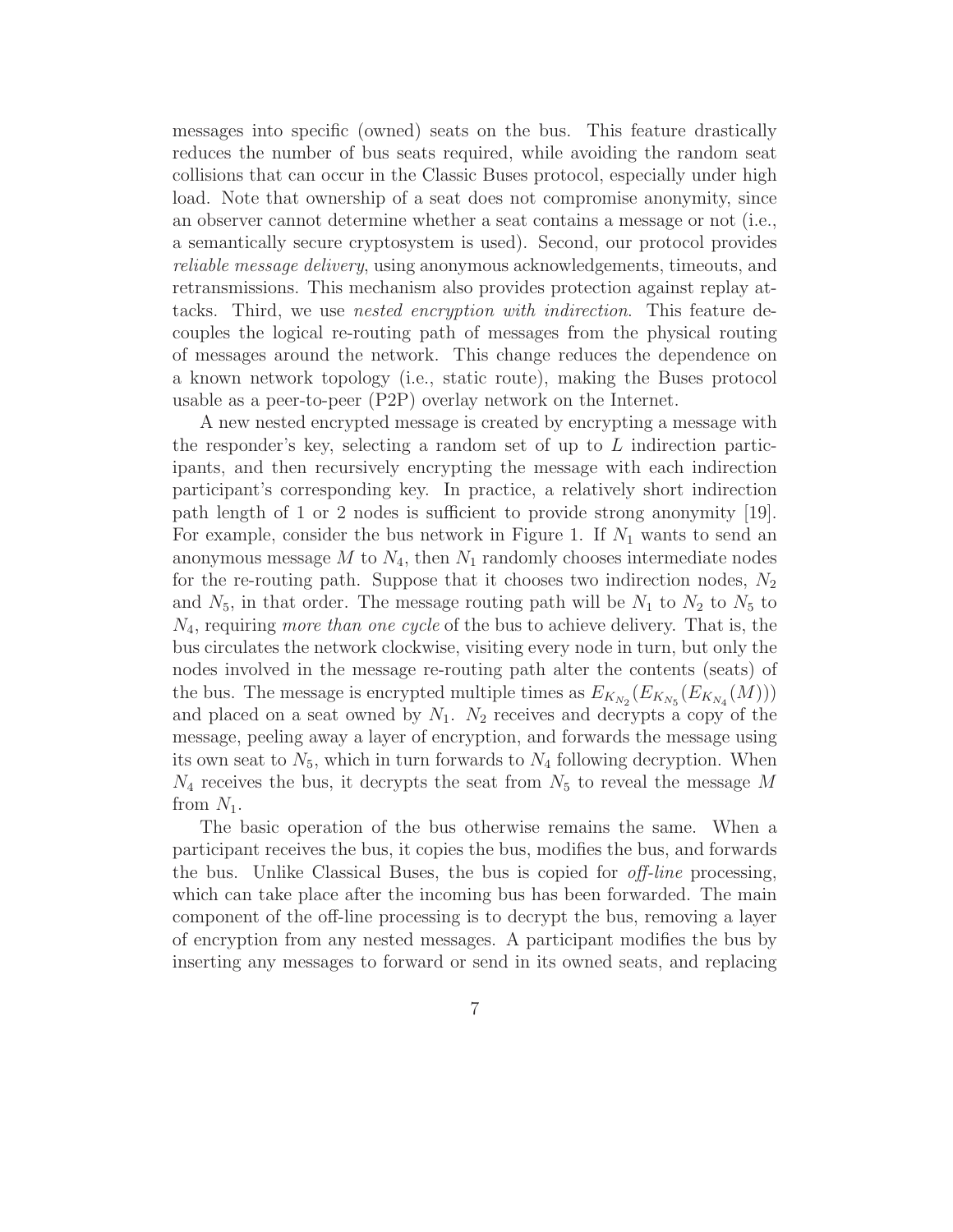any unused owned seats with random data<sup>2</sup> before forwarding the bus to the next participant on the route.

While the buses protocol is conceptually elegant, and requires no additional cover traffic, it nonetheless has an end-to-end message latency that scales quadratically with the number of participants. Simply stated, the cycle time of the bus for N nodes is  $O(N)$ , and the processing and network delays at each node are also  $O(N)$ . The resulting latency is  $O(N^2)$ , which limits the practical scalability of the protocol. See Section 4 for details of this analysis.

## *3.2. Taxis*

The Taxis protocol [18] improves upon the buses protocol significantly. Rather than having one large bus with  $O(N)$  seats circulating the network, the Taxis protocol has N taxis each with  $O(1)$  seats circulating the network, concurrently and independently.

This basic idea reduces both the processing and network delay per tour. Instead of a bus with rows of owned seats, each participant owns a single taxi that contains only its owned seats. This allows a participant to separate the taxis into owned and unowned taxis. Unowned taxis require minimal processing, and can simply be forwarded, resulting in a metaphorical 'fast lane'. A taxi is only delayed once per tour for full seat processing at the participant that owns the taxi, resulting in a message delay that is  $O(N)$ . See Section 4 for details of this analysis. Similar to the Buses protocol, indirection and nested encryption are used.

#### *3.3. Motorcycles*

Our new proposed anonymity protocol combines the idea of Taxis with the idea of Chord [34], an efficient Distributed Hash Table (DHT) mechanism for content-based routing and lookup on a peer-to-peer (P2P) overlay network. In Chord, the identifier space is organized into a logical ring, and information lookup can be done in logarithmic time, using a *finger table* that leads directly to a (logarithmic) subset of nodes that are strategically placed around the ring.

<sup>&</sup>lt;sup>2</sup>Note that even the *dummy traffic* seats containing random data must be encrypted before transmission, so that the processing delays are consistent at each node, and not vulnerable to a timing attack by an adversary.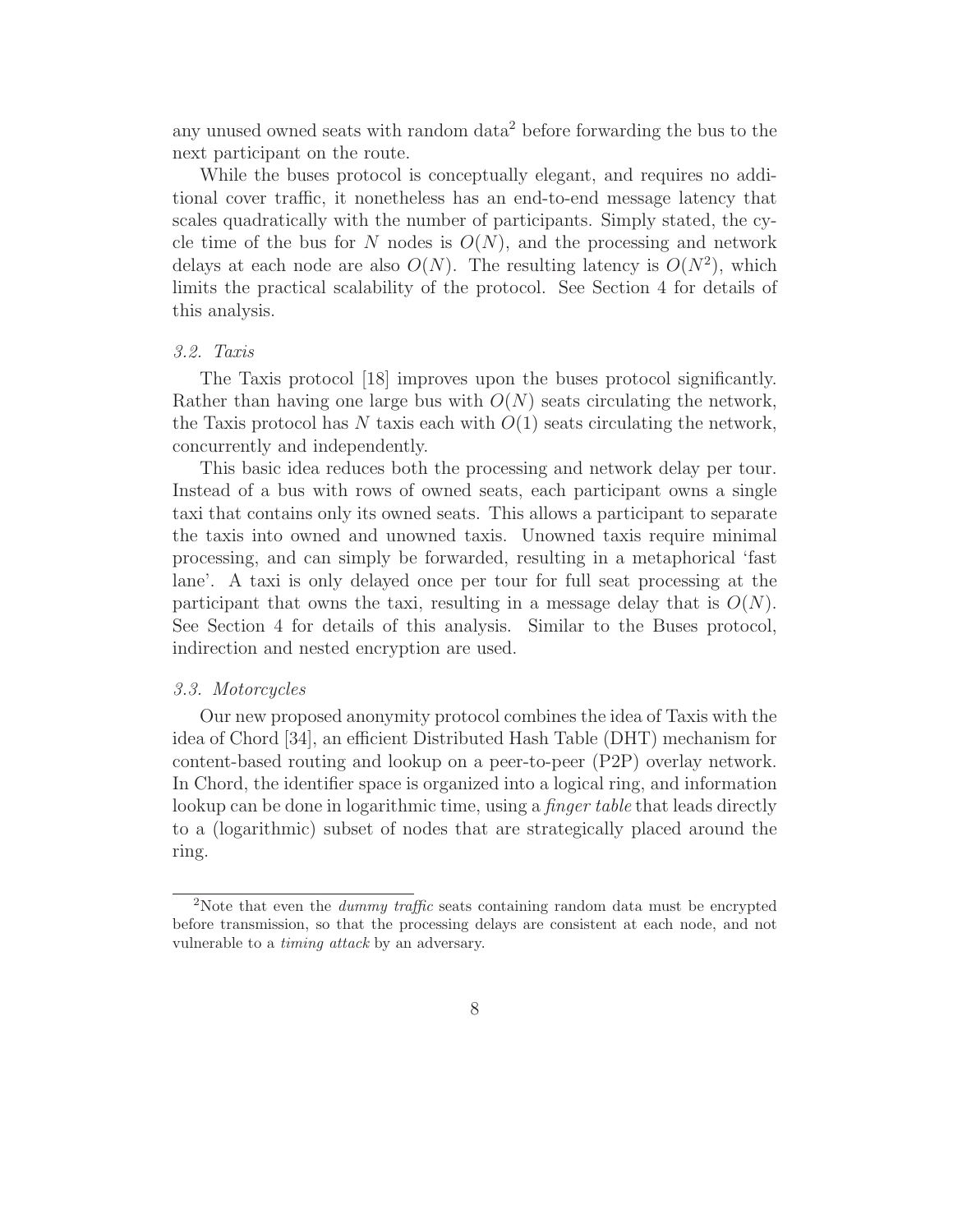To continue the transportation analogy, we refer to our Chord-based Taxis protocol as Motorcycles. While motorcycles have limited seating, they can easily take off-road shortcuts to minimize travel time to a destination.

In the Motorcycles protocol, each node has a finite set of motorcycles, each with one seat, that are sent to nodes in its finger table. A node with a message to send or forward inserts a message into one of its owned motorcycles. The message travels a Chord-like (logarithmic) routing path through the network to its indirection nodes, transferring to other motorcycles as necessary for forwarding, until it eventually reaches its target destination. While this protocol requires messages to be transferred between motorcycles at each node (not only at indirection nodes), we note that the Chord-like routing significantly reduces the path length from source to destination.

Technically, an external observer might attempt to discern the senderreceiver pair for a message, based on the routing activity of motorcycles. To prevent this traffic analysis, an outgoing motorcycle is *multicast* simultaneously<sup>3</sup> to all entries in the outgoing finger table. Most nodes silently discard the dummy traffic, while the intended forwarder sends the message onward in the same fashion, using its own motorcycles.

Figure 2 illustrates how Motorcycles work, when routing from node 0 to node 7 using indirection nodes 14 and 4. In this example, we assume that there are exactly 16 nodes participating in the network. Figure  $2(a)$ shows the finger table of node 0. Figure 2(b) shows the total message traffic needed to route from node 0 to indirection node 14. Here, the message path is illustrated using solid lines and the dummy traffic using dotted lines. Finally, Figure  $2(c)$  shows the message path. The source, destination and indirection nodes are marked in red. The fowarding nodes are shown in green. Note that nested decryption is only done at the indirection and destination nodes.

#### *3.4. Security*

The security of Buses is discussed in [17], and that of Taxis in [18]; neither protocol appears susceptible to any known active or passive attacks. Motorcycles is built upon the security provided by Buses and Taxis. Furthermore,

<sup>3</sup>Alternatively, (encrypted) messages can be sent in round-robin fashion to each node in the node's finger table. In either case, the traffic pattern observed by an external observer would be independent of the message load and would not provide insights with regards to the message patterns.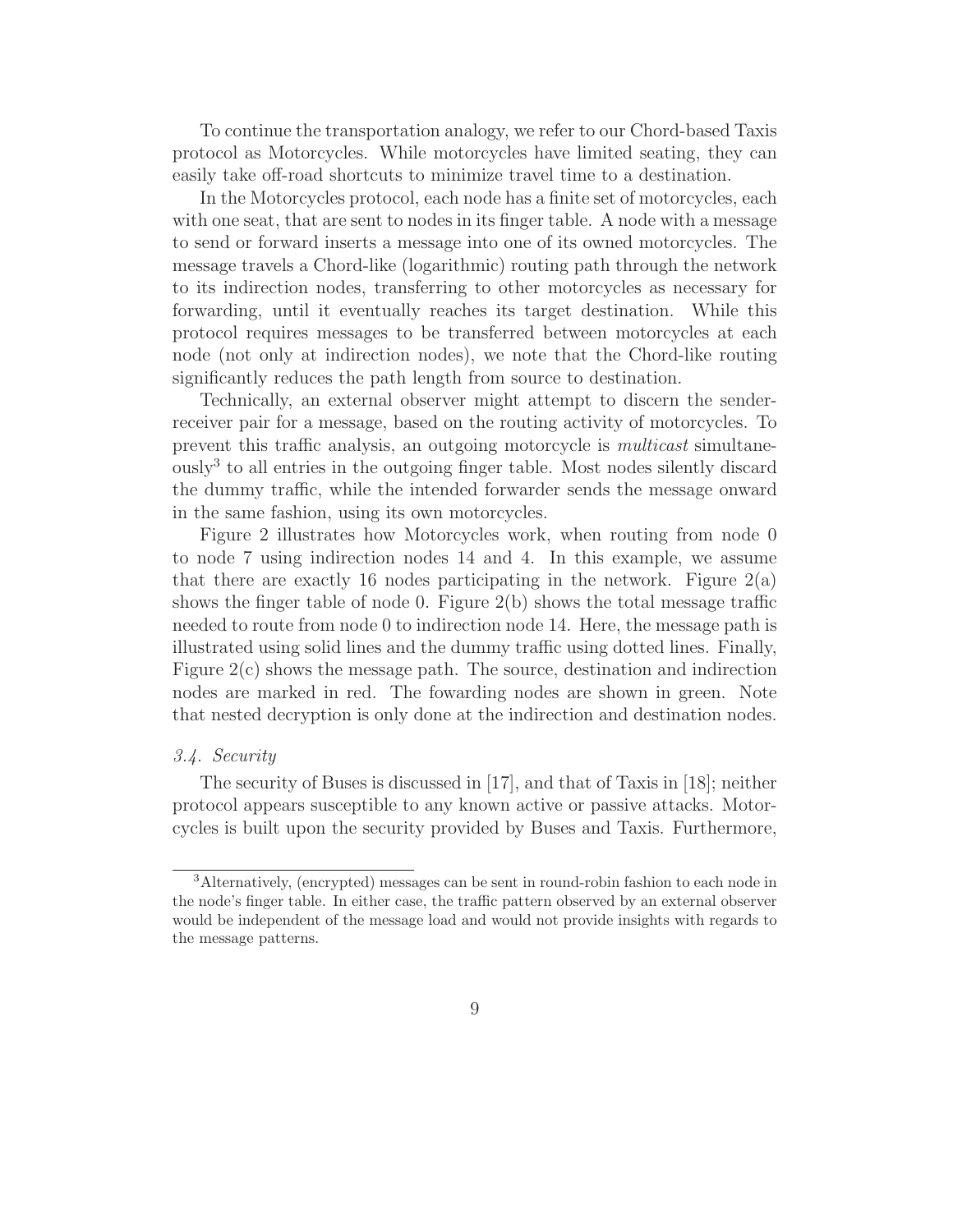

Figure 2: Motorcycles protocol. (a) Finger table of node 0. (b) Message traffic associated with routing from node 0 to node 14. (c) Message path from node 0 to node 7, using indirection nodes 14 and 4.

careful design and analysis were conducted to ensure that the size and probability distribution over the anonymity sets yield maximum entropies. A detailed security analysis appears in [19]. This paper focuses solely on the performance of the protocols.

#### 4. High-Level Performance Model

In this section, we first develop a high-level mathematical model to characterize end-to-end message delay in our anonymity protocols. This unified model applies for all three protocols of interest. We then refine the analysis to produce closed-form solutions for each protocol.

#### *4.1. Notation and Assumptions*

Table 2 summarizes the notation used in our model. From top to bottom, the table is organized into four logical sections: anonymity protocol configuration parameters, message traffic workload parameters, network model parameters, and the variables used to represent different aspects of the endto-end delay, as described in Section 4.2.

We make the following assumptions in our model:

• New messages are generated according to a Poisson process with an aggregate arrival rate  $\lambda$ . Messages are variable-sized, but each message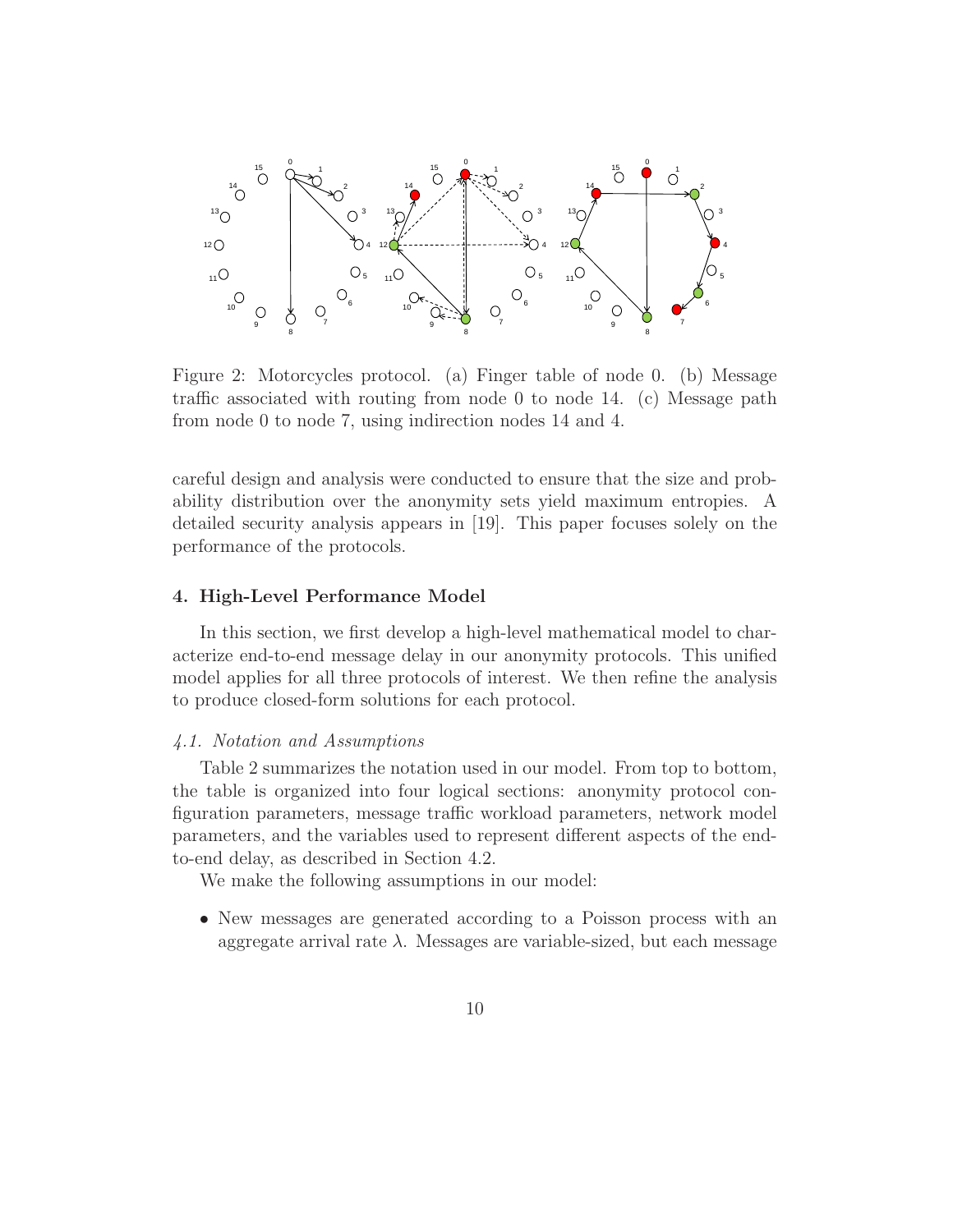| Symbol                      | Definition                                           |
|-----------------------------|------------------------------------------------------|
| N                           | Number of nodes in the anonymity network             |
| K                           | Number of seats per node on bus, taxi, or motorcycle |
| L                           | Number of indirection layers used                    |
| $\mathcal{S}_{\mathcal{S}}$ | Seat size in bits                                    |
| $\lambda$                   | Aggregate generation rate for new messages (per sec) |
| $\lambda_i$                 | Message generation rate for node $i$ (per second)    |
| $\boldsymbol{r}$            | Network bandwidth in bits per second (bps)           |
| $p\,$                       | Per-hop network propagation delay in seconds         |
| $D_{SR}$                    | One-way message delay from $S$ to $R$                |
| $D_S$                       | Time for source to encode a nested message           |
| $W_S$                       | Waiting time at the originating node $S$             |
| $H_{SR}$                    | Average number of hops traversed from $S$ to $R$     |
| $D_{\text{scat}}$           | Processing time per seat on bus, taxi, or motorcycle |
| $D_{proc}$                  | Per-hop nodal processing delay                       |
| $D_{net}$                   | Per-hop transmission and propagation delay           |
| $H_T$                       | Average number of transfer nodes from $S$ to $R$     |
| $W_T$                       | Message waiting time at a transfer node              |
| $D_R$                       | Time for receiver to decode a message                |
| $T_C$                       | Cycle time for a bus, taxi, or motorcycle            |
| $Q_C$                       | Number of cycles incurred                            |

Table 2: Notation for Anonymity Protocol Analysis

fits<sup>4</sup> within a fixed-size seat (e.g.,  $s = 3$  KB).

- Message traffic is homogeneous and uniformly distributed across all N participating nodes in the network. That is,  $\lambda_i = \frac{\lambda_i}{N}$  $\frac{\lambda}{N}$ . The receiver of a message is always distinct from the original sender, and the receiver is selected uniformly at random from the *other* nodes. Indirection nodes are uniformly selected from *all* the nodes (including the original sender and the receiver).
- The nodal processing time is short relative to the cycle time of a bus, taxi, or motorcycle. In particular, we assume that a message to be

<sup>4</sup>Larger messages can be split into smaller pieces, and modeled with a batch message generation process.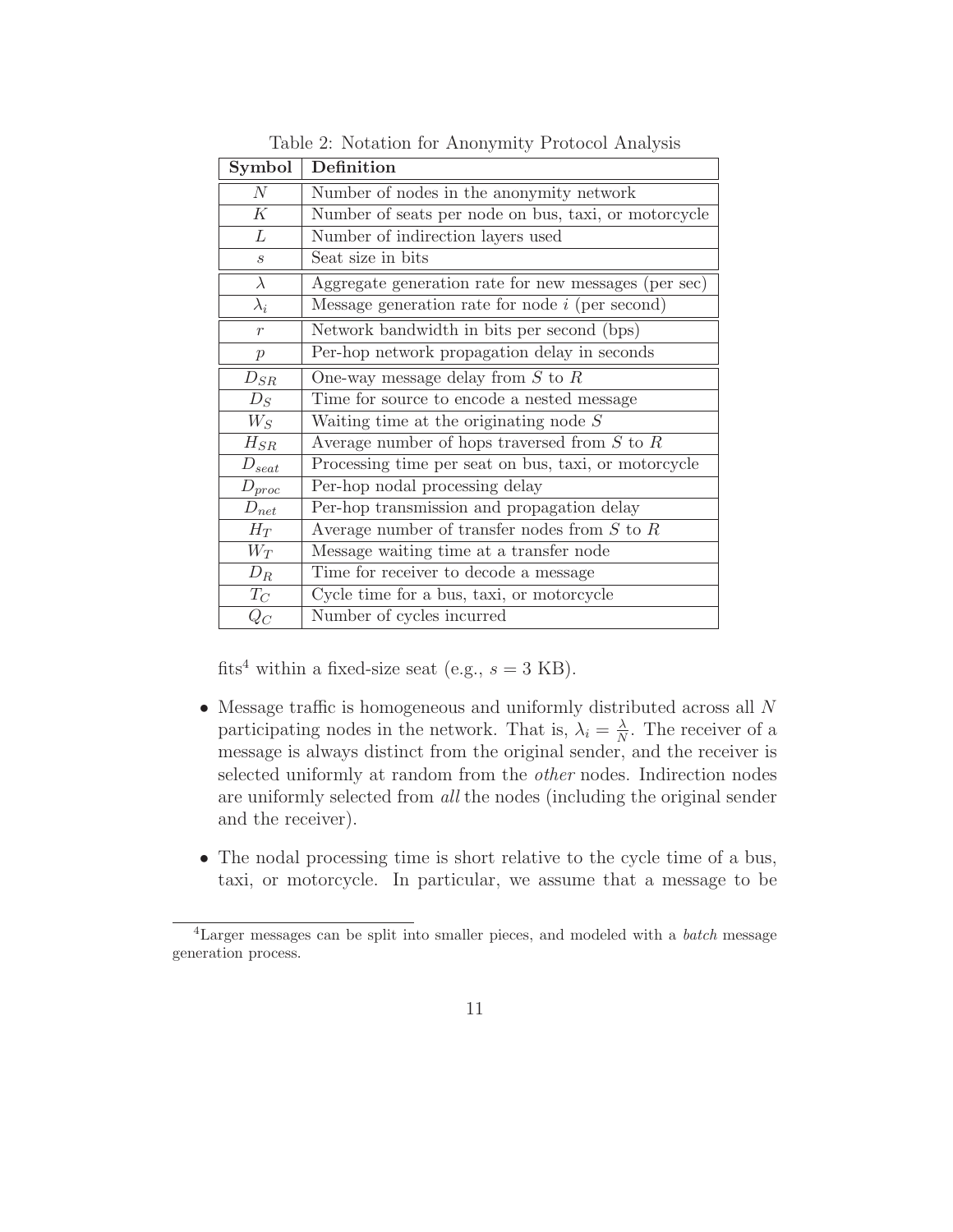transferred (or acknowledged) by a node is fully processed (decoded) by the time the next eligible bus, taxi, or motorcycle arrives.

- The network nodes are homogeneous. The processing time  $(D_{proc})$  is the same for all nodes, and is independent of the load. Hence, the cycle time  $T_C$  depends only on the number of hops  $H_{SR}$  on the routing path and the per-hop processing  $(D_{proc})$  and network delays  $(D_{net})$ . In particular,  $T_C = H_{SR}(D_{proc} + D_{net}).$
- The network delay  $(D_{net})$  for transmission and propagation is the same for each node pair (hop) traversed by a message. In a wide-area network, this means that the transmission and propagation delays dominate the (network) queueing delays (which differ from the *message* queueing delays considered in our analysis of anonymity protocols).<sup>5</sup>
- Message queueing occurs *only* when waiting for an outgoing bus, taxi, or motorcycle. This can happen at the original sender and at each transfer node. With Buses and Taxis, transfers only take place at the indirection nodes. With the Motorcycles protocol, both indirection and forwarding nodes can act as a transfer nodes. In a scenario with acknowledgements, message queueing can occur at the receiver as well.
- Finally, our queueing analysis assumes that the transfer queue of each node is independent of the transfer queue of any other node, and also that arrival events are Poisson. While this may not be completely true in practice, we do believe that this provides a reasonable approximation.

# *4.2. Model Overview*

This section provides an overview of the structural model for a homogeneous system with N nodes, each generating new messages at a rate  $\lambda/N$ . Throughout our analysis, the primary metric of interest is the expected delivery time  $D_{SR}$  for a message from the sender to the receiver. For simplicity, we initially focus on one-way message traffic (i.e., ignoring acknowledgements),

<sup>&</sup>lt;sup>5</sup>In general, we do not consider background traffic or other external elements that potentially may affect the network queueing delays.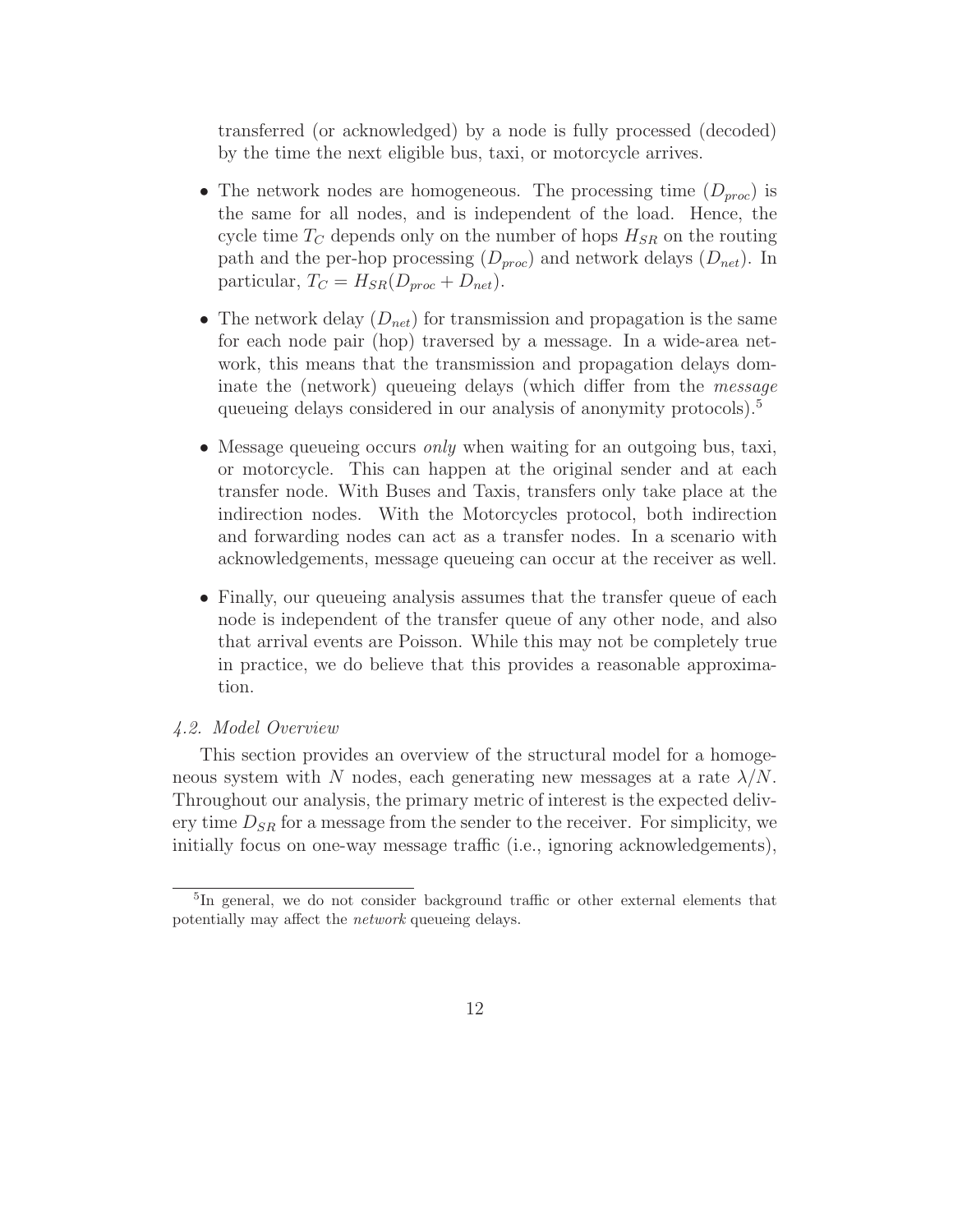since this suffices for relative performance comparisons of the three protocols. We also assume that the traffic load is evenly distributed across all nodes. Extensions to heterogeneous and bi-directional traffic are discussed in Section 5.

Our unified model is developed to allow us to compare and contrast the three different protocols, and does not consider second-order effects due to slight variations within each protocol. While protocol-dependent policies such as timeouts and retransmissions can be important for reliability purposes, we do not model such effects since their performance impacts are typically small.

## *4.2.1. Delay Components*

Consider an arbitrary message in the system. The delivery time of a message has several components:

- 1. The originating sender S must create the message. We model this delay as the source encoding time  $(D<sub>S</sub>)$ . This delay is independent of the routing path chosen, and independent of the load along this path.
- 2. The sender must wait for the next outgoing bus, taxi, or motorcycle at the sending node. We denote the average such queueing delay by  $W<sub>S</sub>$ . This delay is a *load-dependent sender-side delay*.
- 3. There is a *load-independent path delay* associated with forwarding the message from the sender to the receiver. If there are  $H_{SR}$  hops traversed along the delivery path from  $S$  to  $R$ , then a message incurs a processing delay  $(D_{proc})$  and a network delay  $(D_{net})$  at each hop. The total loadindependent path delay is  $H_{SR}(D_{proc} + D_{net}).$
- 4. A *load-dependent transfer delay* arises from the message queueing delay experienced at nodes where a message transfer occurs along the path. When a message switches from one bus, taxi, or motorcycle to another, it must wait for the next bus, taxi, or motorcycle to become available. If each message requires  $H_T$  transfers, and the average queueing delay at a transfer node is  $W_T$ , then the total expected transfer delay is  $H_T W_T$ .
- 5. The target receiver R must decrypt and receive the message. We model this load-independent delay as the receiver decoding time  $D_R$ .

<sup>6</sup>This case holds if destination and indirection nodes are selected uniformly at random, for instance.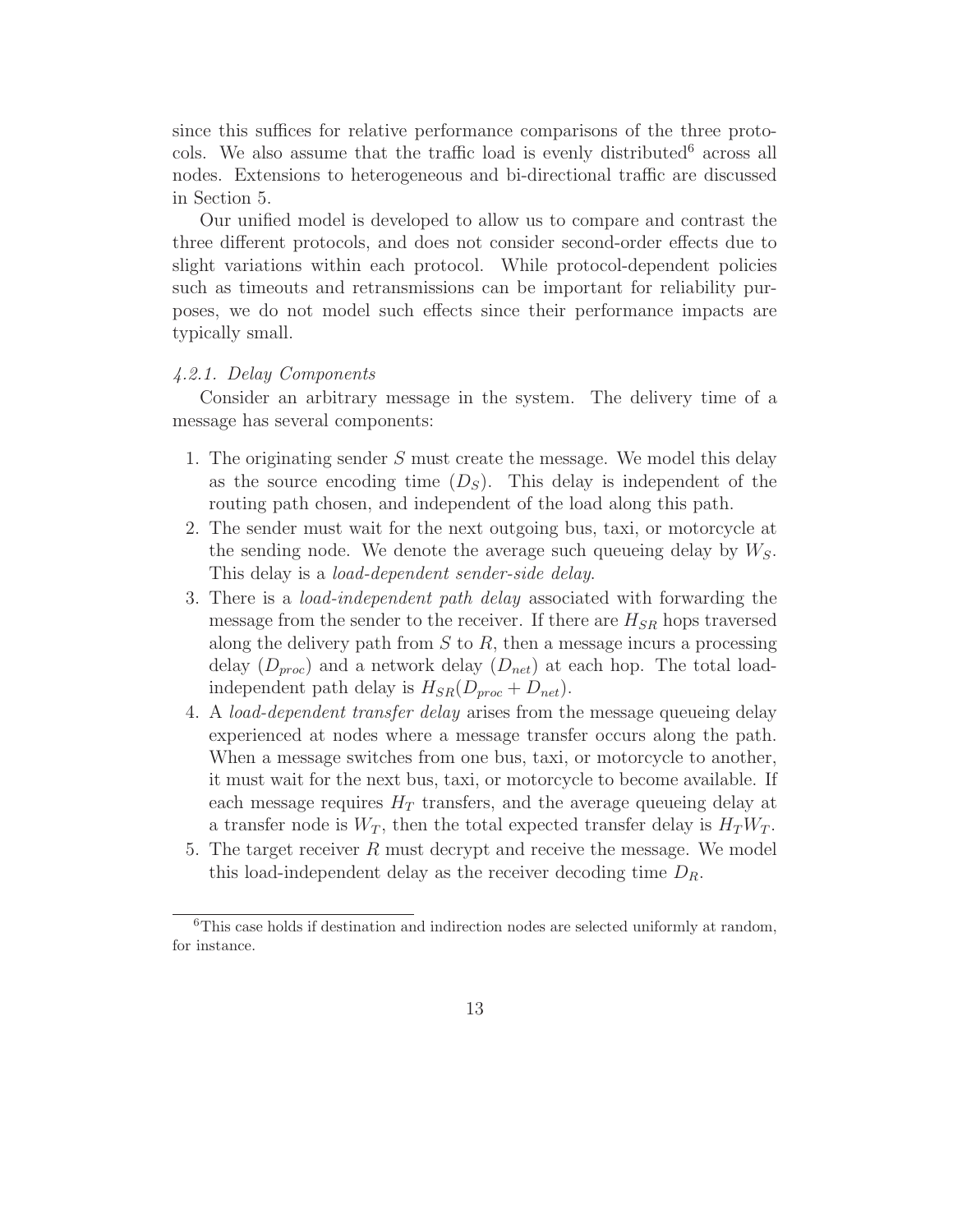|              | Load-independent    |                   | Load-dependent |                                               |                                                                                      |
|--------------|---------------------|-------------------|----------------|-----------------------------------------------|--------------------------------------------------------------------------------------|
| Anonymity    | Processing          | Network           | Sender         | <b>Transfer</b>                               | <b>Cycle Time</b>                                                                    |
| Protocol     | $D_{proc}$          | $D_{net}$         | $W_S$          | $W_T$                                         | $T_C$                                                                                |
| <b>Buses</b> | $KND_{\text{seat}}$ | $\frac{KNs}{r}+p$ |                |                                               | $\mid T_C(Q_C+\frac{1}{2}) \mid T_C(Q_C+1) \mid N(KND_{seat}+\frac{KNs}{r}+p)$       |
| Taxis        | $KD_{\text{seat}}$  | $\frac{Ks}{r}+p$  |                |                                               | $T_C(Q_C + \frac{1}{2})$ $T_C(Q_C + \frac{1}{2})$ $N(KD_{seat} + \frac{K_s}{r} + p)$ |
| Motorcycles  | $KD_{\text{seat}}$  | $\frac{Ks}{r}+p$  |                | $T_C(Q_C+\frac{1}{2})$ $T_C(Q_C+\frac{1}{2})$ | $\log N(KD_{seat} + \frac{Ks}{r} + p)$                                               |

Table 3: Summary of Delays and Cycle Times

The foregoing components are mutually-exclusive serial delays, and together constitute the entire end-to-end delivery delay. Combining the above components, the expected delivery time  $D_{SR}$  can be calculated as

$$
D_{SR} = D_S + W_S + H_{SR}(D_{proc} + D_{net}) + H_T W_T + D_R.
$$
 (1)

While the above model is universal for all three protocols, the protocols may differ significantly with regards to the individual delay components. Using the same model for all three protocols allows us to provide insights with regards to these differences. Throughout the remainder of this section, we highlight similarities and differences between the protocols.

We now turn our attention to how the individual terms in this model can be calculated for each of the protocols. Note that the nodal processing delays at the sender and receiver,  $D<sub>S</sub>$  and  $D<sub>R</sub>$ , are basically small constants, and can be ignored in relative performance comparisons. The other delays, in general, differ for each protocol (see Table 3). We analyze these delays next.

## *4.2.2. Per-Hop Delays*

We first derive expressions for the processing delay  $(D_{proc})$  and network delay  $(D_{net})$  for each hop of the routing path.

For the Buses protocol, each node has  $K$  seats, so the bus has  $KN$  seats. If  $D_{seat}$  is the seat processing time, then  $D_{proc} = KND_{seat}$ . If s is the size of a message and r is the network bandwidth, then  $D_{net} = \frac{KN_s}{r} + p$ , where p is the propagation delay to the next hop.

A similar analysis applies for Taxis and for Motorcycles, though the total number of seats per taxi or motorcycle is lower by a factor of  $N$ . Assuming small propagation delays, both these protocols therefore reduce the total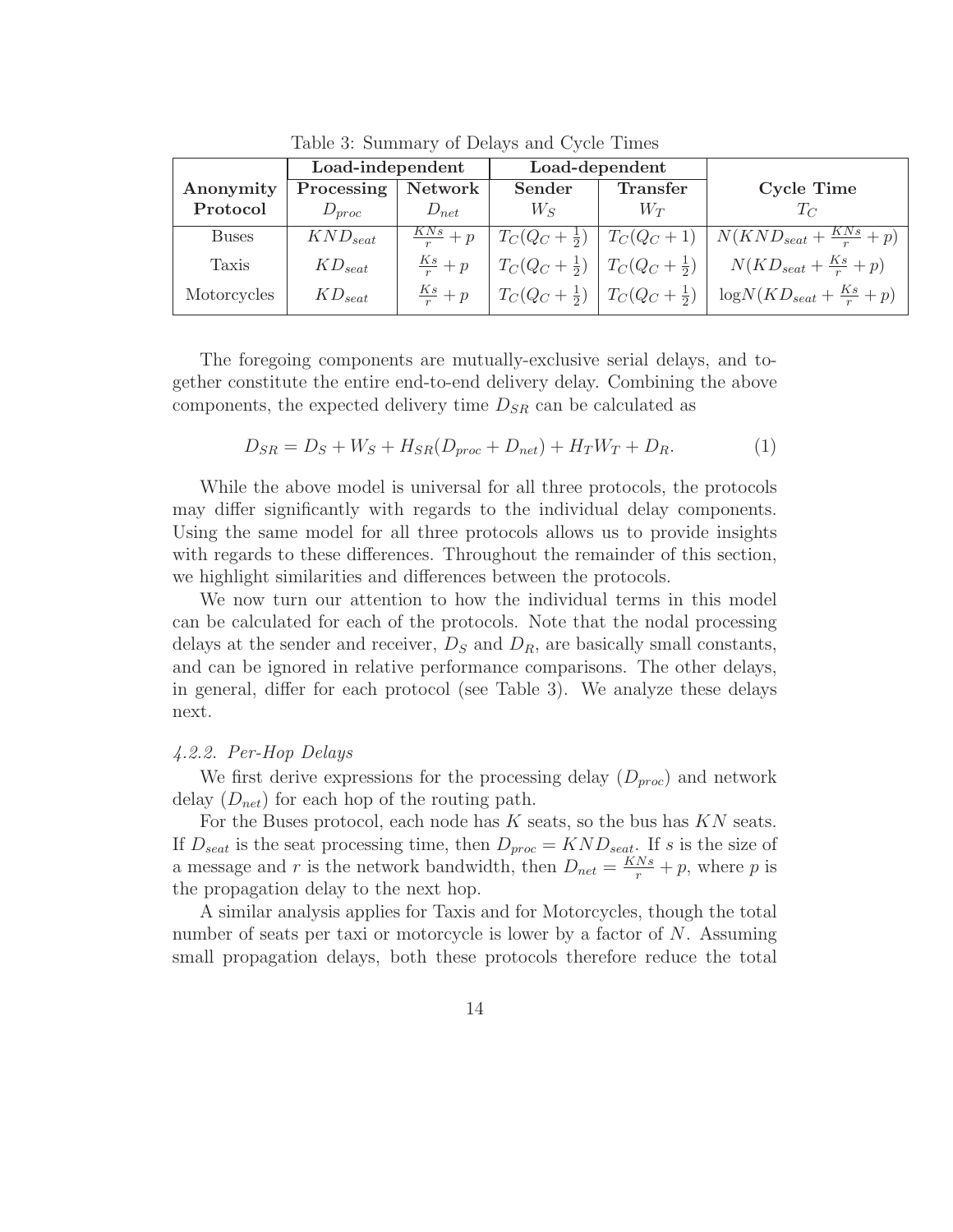per-hop delay  $(D_{proc} + D_{net})$  by roughly a factor of N. The leftmost part of Table 3 summarizes these load-independent delays.

#### *4.2.3. Number of Hops*

We next compute the number of hops  $(H_{SR})$  traversed along a delivery path from the sender to the receiver. Throughout this analysis, we assume that the sender never sends an end-to-end anonymous message to itself, that destination and indirection nodes are selected independently (uniformly at random), and that *any* node (including the sender, receiver, and the indirection node itself) can be used as the next indirection node. We further assume that there are L indirection steps.

Consider first the Buses and Taxis protocols. For these protocols, transfers (and possible message queueing) occur only at the indirection nodes; thus  $H_T = L$ . Intuitively, each message is forwarded  $(N + 1)/2$  hops per indirection, on average. With  $L > 0$  indirections, the average is  $H_{SR} = (L+1)\frac{N+1}{2}$ . However, this expression is not exact for the special case when  $L = 0$ . For this case, there are only  $N-1$  potential receivers, for an average distance of  $N/2$  hops.

Consider now the Motorcycles protocol. In this protocol, messages change motorcycle at *every* node along the path; thus  $H_T = H_{SR} - 1$ . With Chordbased routing, there are  $O(\log N)$  hops per indirection node, so both  $H_{SR}$ and  $H_T$  are *roughly*  $(L + 1)$  log N. However, a more careful analysis shows that log N is actually the *worst case* upper bound for Chord-based routing; the average case is about half of this [34]. Analysis verifies that  $\frac{\log N}{2}$  is a very good approximation, especially for larger N. (See appendix for details.)

Table 4 summarizes the resulting expressions for the expected number of hops  $(H_{SR})$  traversed along a delivery path, as well as for the expected total number of transfer nodes  $(H_T)$  at which the message switches from one bus, taxi, or motorcycle to another (and queueing may occur).

| $\operatorname{Metric}$ | Buses/Taxis                      | Motorcycles                                             |  |
|-------------------------|----------------------------------|---------------------------------------------------------|--|
| $H_{SR}$                | if $L=0$<br>$\frac{N}{2}$ ,      | $\frac{L+1}{N-1}\sum_{h=1}^{\log N}h(\frac{\log N}{h})$ |  |
|                         | $(L+1)\frac{N+1}{2}$ , otherwise | $\approx (L + 1)$                                       |  |
|                         |                                  | $H_{SR}$                                                |  |

Table 4: Summary of Hop Counts

We note that the Motorcycles protocol reduces the total number of hops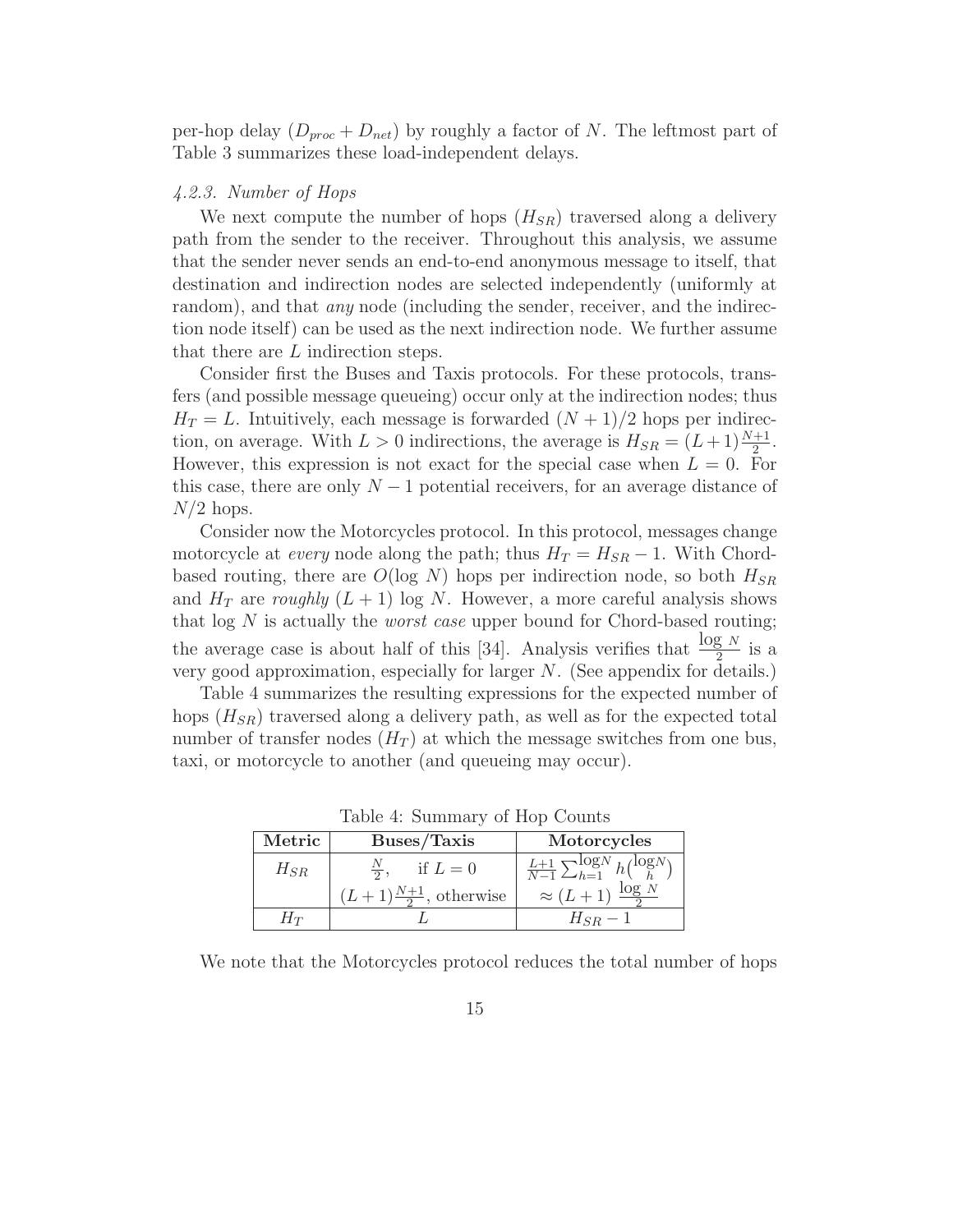compared to the Buses and Taxis protocols. On the other hand, the Motorcycles protocol increases the number of nodes at which message transfers occur. Future sections will discuss this tradeoff further.

## *4.2.4. Cycle Time*

We next derive the *cycle time* for a bus, taxi, or motorcycle, which is an essential part of the (load-dependent) waiting time for messages. In particular, a message can only be launched when an eligible bus, taxi, or motorcycle is available to depart.

For the Buses protocol, the cycle time for a node is the elapsed time between visits by the (single) bus. For the taxis protocol, the cycle time is the elapsed time between visits by the node's own taxi. With Motorcycles, the cycle time is the elapsed time between visits by one of its own motorcycles.

In general, the cycle times are roughly deterministic (i.e., equal to the total processing and forwarding delay during a cycle). Assuming messages are sent as soon as possible, the cycle times can be calculated as given in the rightmost column of Table 3.

We observe that the Buses protocol has the largest cycle time among these three protocols. The cycle time for the Taxis protocol is lower by a factor of N, since each node has its own taxi. The Motorcycles protocol has the lowest cycle time, which depends on log N rather than N.

#### *4.2.5. Waiting Times*

Consider now the load-dependent delays associated with accessing a (new) bus, taxi, or motorcycle. This delay can be calculated based on the cycle time  $T_C$  and the number of cycles  $Q_C$  that the message must wait before it is among the next K messages to be served. We also need to add the expected waiting time until service for a message arriving to an empty queue.

We assume that cycle times are roughly deterministic, and messages queued at an individual node are served in FIFO order when the bus, taxi, or motorcycle is available to serve these messages. Each node (and its queue) is modeled as an independent K-limited server with deterministic vacation periods. When a bus, taxi, or motorcycle is available to the node, and there are outstanding messages in the queue, up to K messages can be served.

If there are no queued messages, then the bus, taxi, or motorcycle departs without serving any requests. Independent of the number of messages served,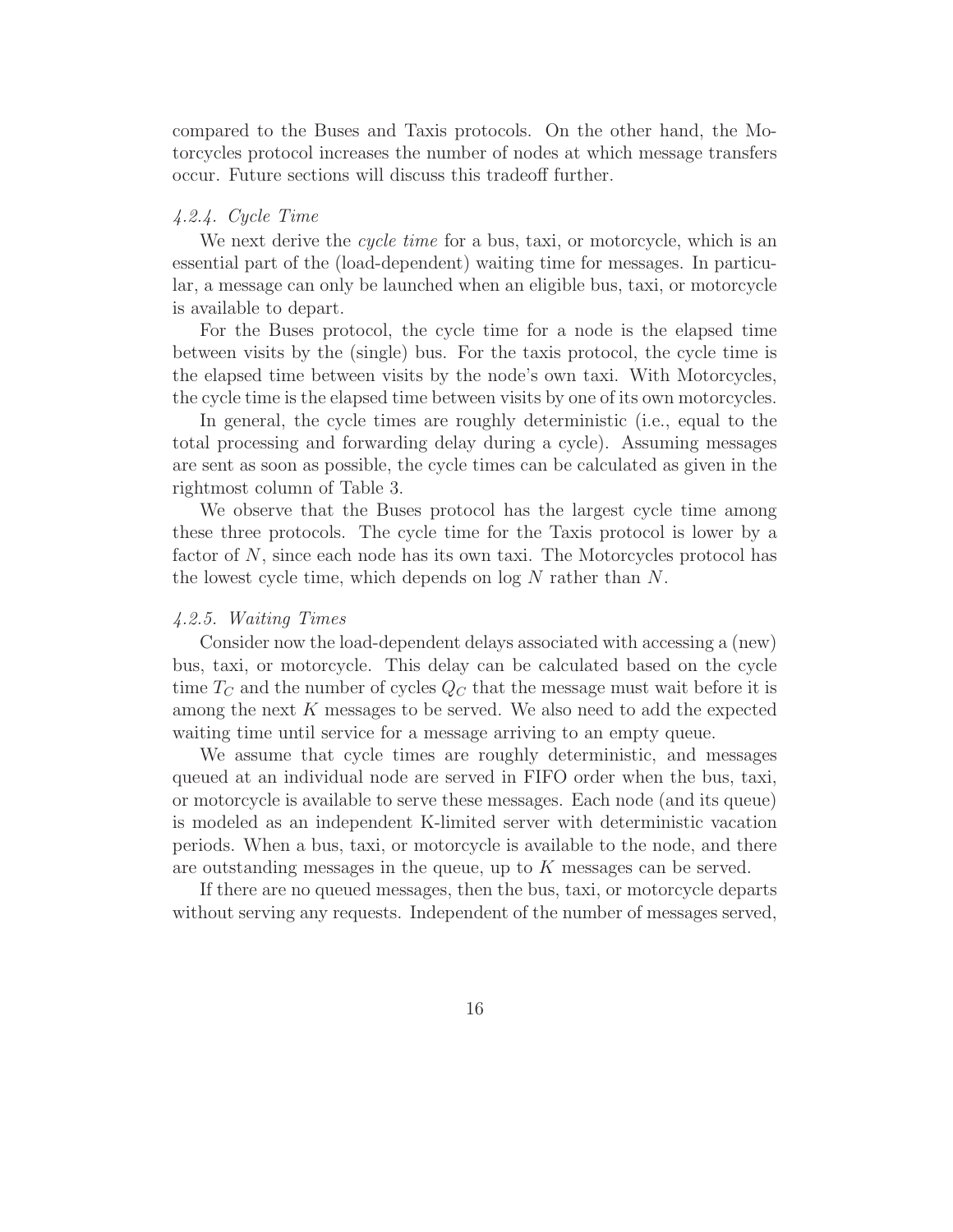the next bus, taxi, or motorcycle will return in another cycle. <sup>7</sup> While we leave the details of our queueing analysis to Section 5, we note that with evenly distributed load, the total average (queueing) load per node is  $(1 + H_T) \frac{\lambda}{N}$  $\frac{\lambda}{N}$  . Here, the  $\frac{\lambda}{N}$  corresponds to new messages being generated, while  $H_T \frac{\lambda}{N}$  $\frac{\lambda}{N}$  is due to message transfers.

Now, consider the waiting time for a message that arrives to an empty queue. Clearly, this delay will depend on when in a cycle the message arrives. Assuming that cycle times are deterministic and messages are generated according to a Poisson process, the expected waiting time at the sender is half a cycle  $(T_C/2)$ . For the case of transfer nodes, however, this is not necessarily the case. For example, with the Buses protocol, a message that has gotten off the bus for local nodal processing actually waits an *entire* cycle  $(T_C)$  before being placed back on the (same) single circulating bus. There may be some structural dependence for the other protocols as well; however, in general, we have found that  $T_{C}/2$  provides a reasonable approximation of the average waiting time (see Section 6).

The middle columns of Table 3 summarize the load-dependent (message queueing) delays. Section 5.2 provides a more detailed analysis of the queueing delays.

## *4.3. Model Summary*

Table 3 summarizes the component delays in our models for the three anonymity protocols. We reiterate that the cycle times for the Buses protocol are the largest, while those of the Motorcycles protocol are the smallest. The cycle-time advantage of the Motorcycles protocol is mitigated in part by its requirement for roughly  $\frac{\log N}{2}$  more message transfers.

The average utilization  $(\rho = \frac{\lambda}{N})$  $\frac{\lambda}{N}(1+H_T)T_C$  values for Buses, Taxis, and Motorcycles are  $O(\frac{\lambda}{N})$  $\frac{\lambda}{N}LN^2$ ),  $O(\frac{\lambda}{N})$  $\frac{\lambda}{N}\tilde{L}N$ ), and  $O(\frac{\lambda}{N})$  $\frac{\lambda}{N}L \log^2 N$ , respectively. This analysis shows that the shorter path lengths used by the Motorcycles protocol effectively compensate for the additional queueing events incurred. For a fixed load of injected message traffic, the Motorcycles protocol will have much lower node utilization. Stated another way, Motorcycles can tolerate significantly higher message generation rates than Buses or Taxis before the system saturates ( $\rho \rightarrow 1$ ).

<sup>7</sup>Using terminology from the queueing literature, the node can be thought of as a server. If at least one message is served, the server endures a service period of duration  $T_{C}$ . Otherwise, it endures a vacation period of duration  $T_{C}$ .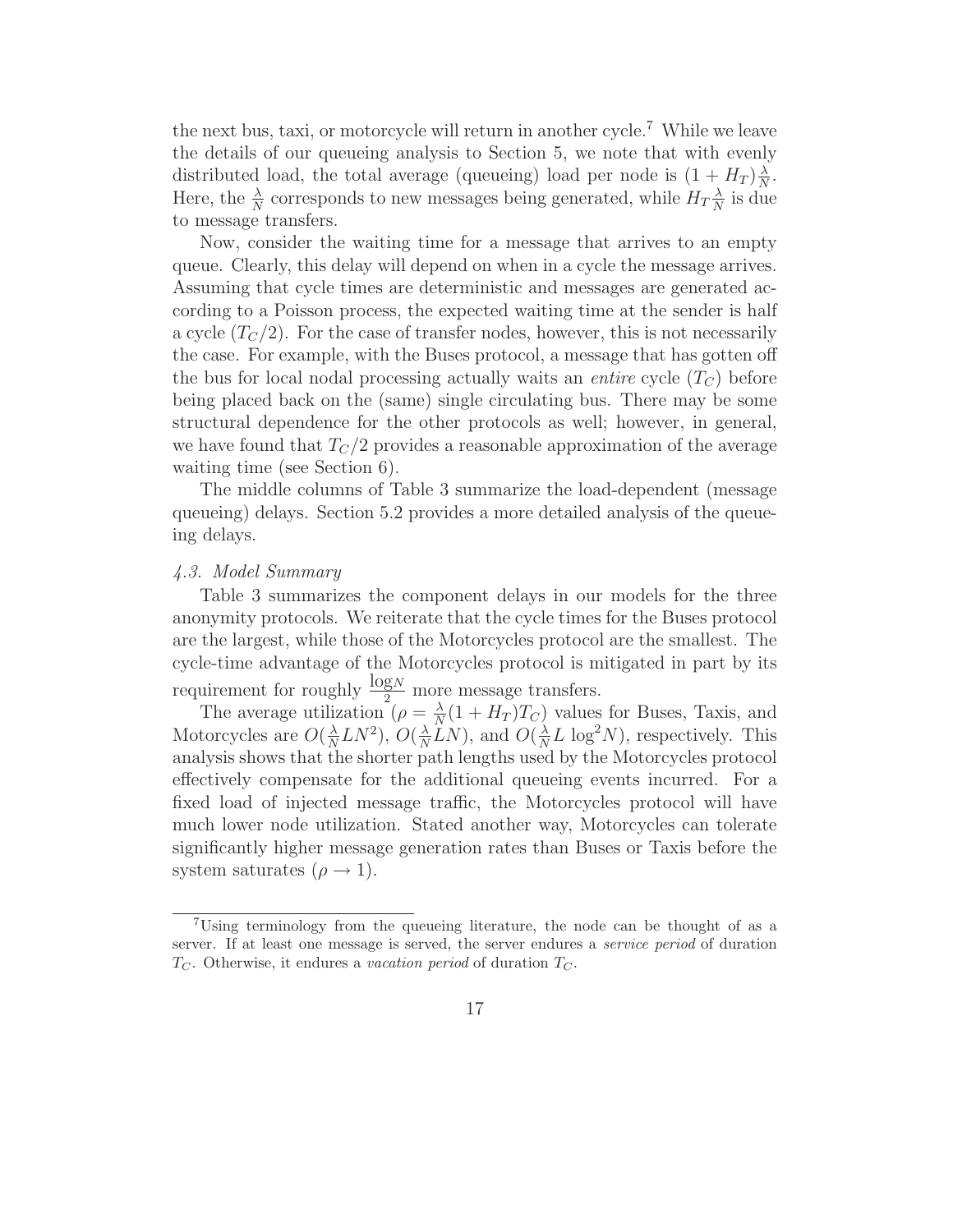#### 5. Detailed Models

This section presents detailed performance models for several special cases. First, we consider the case when there are no queueing delays (i.e.,  $Q_C \rightarrow 0$ . Here, results are obtained for the asymptotic scalability of the three protocols. Second, we use a Poisson assumption to obtain explicit expressions for the queueing delay when  $K = 1$ . Third, we show how the model can be extended to handle heterogeneous message generation rates and message acknowledgements, respectively. Section 6 validates our models with both simulation and experimental results.

#### *5.1. Protocol Scalability*

This section considers the asymptotic scalability of the end-to-end delivery delay for each anonymity protocol. We assume a lightly loaded system with N nodes.

In a lightly loaded system, the message queueing delays are negligible and can be ignored. For this case,  $Q_C = 0$ , and the waiting times  $W_S$ and  $W_T$  reduce to either  $T_C$  or  $\frac{T_C}{2}$ , depending on the protocol. With these simplifications, the expressions<sup>8</sup> for  $H_{SR}$  and  $H_T$  from Table 4 can be used to refine Equation (1) for each anonymity protocol:

$$
D_{SR}^{Buses} = D_S + (L+1)\frac{N+1}{2}(D_{proc} + D_{net}) + (\frac{1}{2} + L)T_C + D_R \tag{2}
$$

$$
D_{SR}^{Taxis} = D_S + (L+1)\frac{N+1}{2}(D_{proc} + D_{net}) + \frac{1}{2}(L+1)T_C + D_R \tag{3}
$$

$$
D_{SR}^{Motor} = D_S + (L+1)\frac{\log N}{2}(D_{proc} + D_{net} + \frac{T_C}{2}) + D_R \tag{4}
$$

These expressions show how the end-to-end message delivery delay increases with the network size N, in a lightly loaded system  $(Q<sub>C</sub> = 0)$ . We observe the following:

- For Buses, both  $D_{proc}$  and  $D_{net}$  are proportional to N, and  $T_C$  is proportional to  $N^2$ , so  $D_{SR}^{Buses}$  is  $O(N^2)$ .
- For Taxis,  $D_{proc}$  and  $D_{net}$  are independent of N, while  $T_C$  is proportional to N, so  $D_{SR}^{Taxis}$  is  $O(N)$ .

<sup>&</sup>lt;sup>8</sup>See Section 4.2.3 for a detailed discussion of  $H_{SR}$ .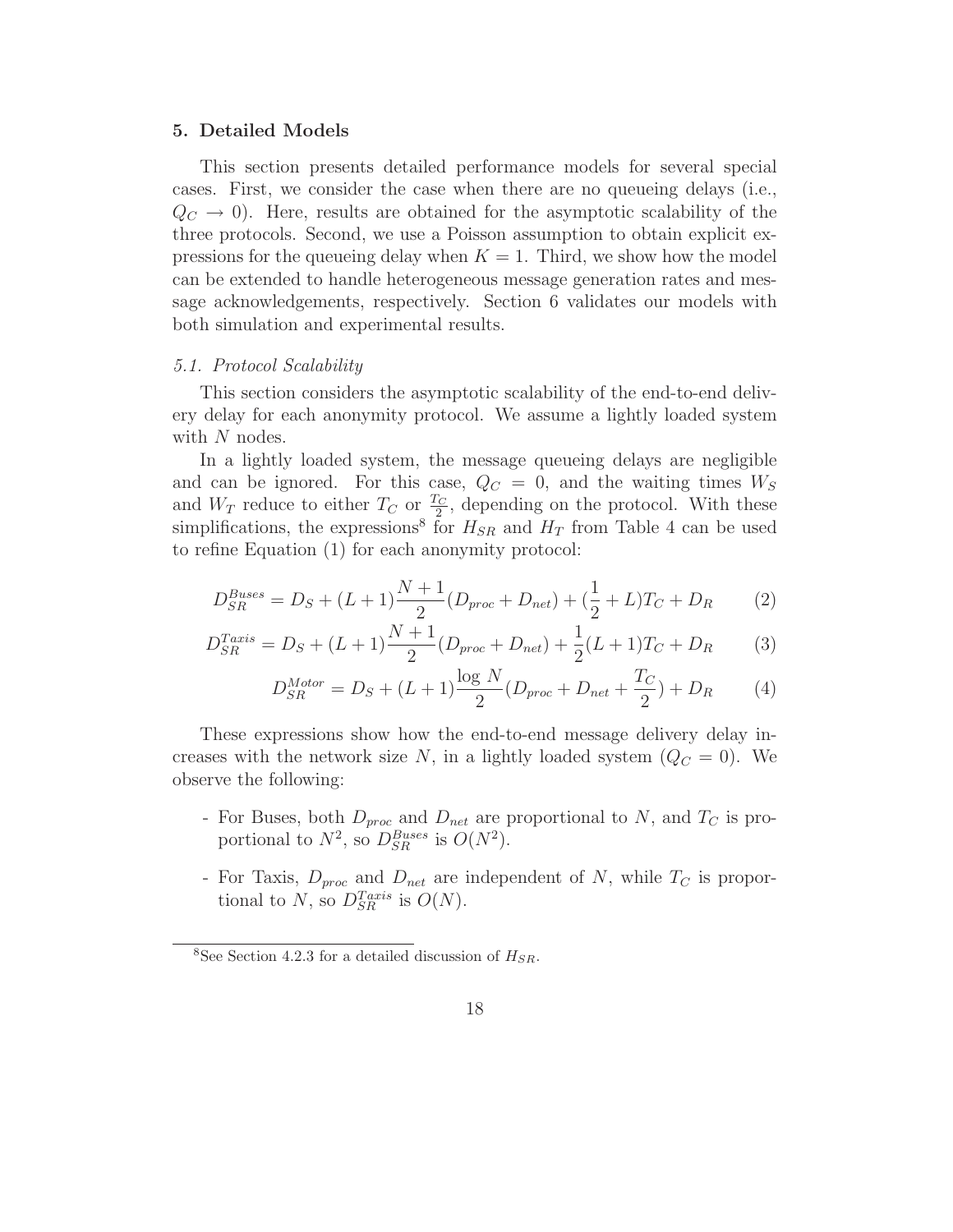

Figure 3: Queueing Model.

- For Motorcycles,  $D_{proc}$  and  $D_{net}$  are independent of N, while  $T_C$  is proportional to log  $N$ , so  $D_{SR}^{Motor}$  is  $O(\log^2 N)$ .

These results confirm our intuition regarding the relative latency of each protocol. In particular, Motorcycles has a significant performance advantage, especially in lightly loaded systems.

# *5.2. Queueing Analysis for* K = 1

We now derive an exact closed form solution for the queueing at an arbitrary node for the single-seat  $(K = 1)$  case.<sup>9</sup> Figure 3 illustrates our queueing

<sup>&</sup>lt;sup>9</sup>A discussion of the general case  $K > 1$  is provided at the end of this section.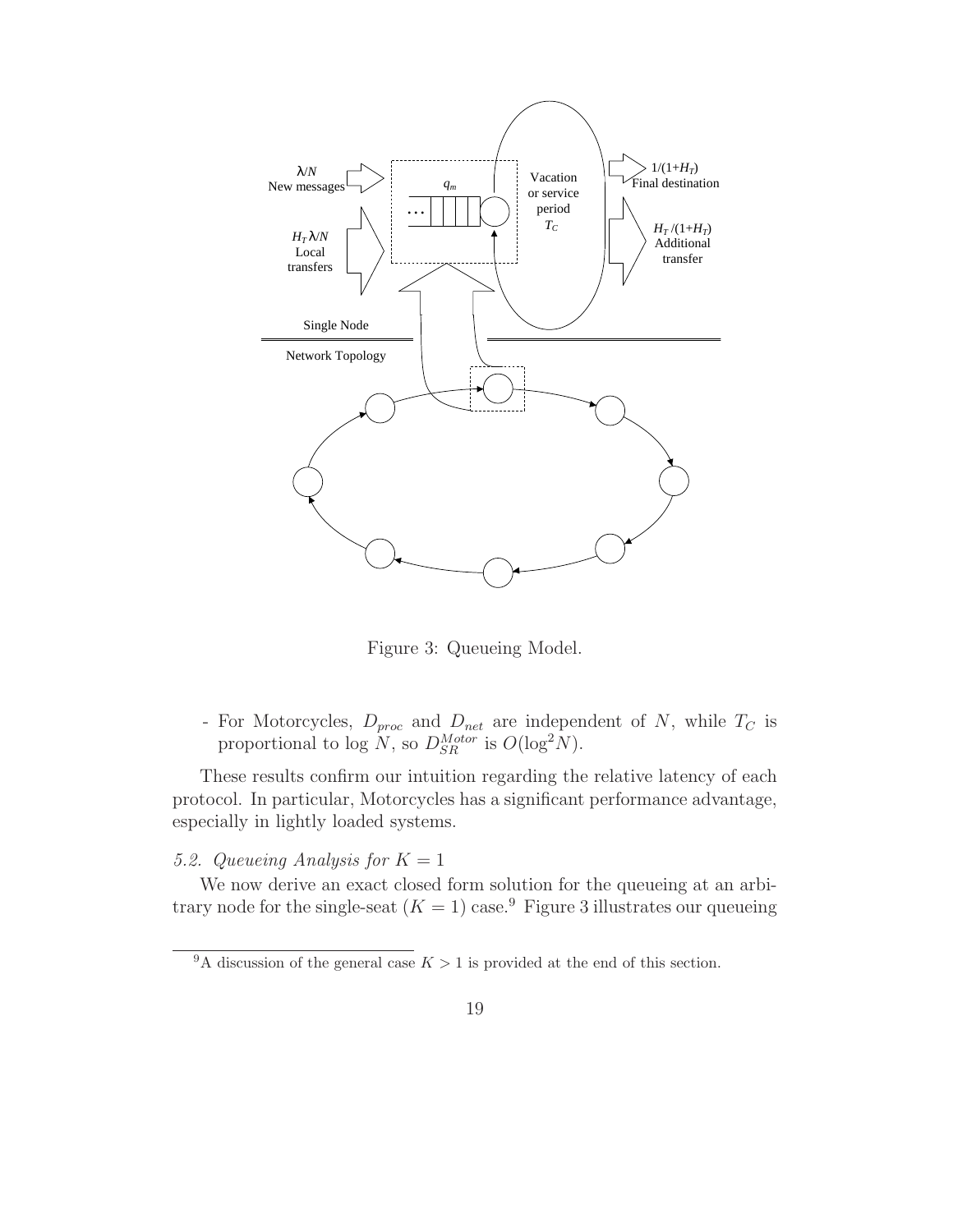model. For simplicity, we assume that the total average (queueing) load per node is equal to  $\lambda$ . For the case when all nodes are homogenous and the load is evenly distributed across all nodes, this aggregate rate is equal to  $\tilde{\lambda} = (1 + H_T) \frac{\lambda}{N}$  $\frac{\lambda}{N}$ <sup>10</sup> Of this load,  $\frac{\lambda}{N}$  is associated with new messages being generated by the node itself; the rest is due to message transfers (i.e., changing bus, taxi, or motorcycle at the node). Furthermore, our analysis assumes that both the message generation and the message transfer events at an individual node are Poisson. (Note that this implies that the aggregate sequence of message events is also Poisson.) While we acknowledge that this may not be true in practice, we do believe that this provides a reasonable approximation (as verified by our simulations).

We model each node as an independent queueing system with vacation times. As noted in Section 4.2.5, pending messages in the queue can only be served when a bus, taxi, or motorcycle is available at the node. Since cycle times are independent of the current forwarding load, the next (useful) bus, taxi, or motorcycle will not become available until the next cycle. For the purpose of the analysis, we refer to the time durations  $(T_C)$  between consecutive service instances as either a service period or a vacation period. From the perspective of a single node, a cycle is considered a service period if it is able to send at least one queued message; otherwise, the cycle is considered a vacation period.

Consider an (open)  $M/G/1$  queueing system with vacation times (e.g., as in Exercise 5.23 in Kleinrock [21]). Assuming generating functions  $F(z)$ and  $V(z)$  for the arrivals during a service period and during a vacation period, respectively, the generating function of the queue lengths (including any jobs/messages in service) as observed at an arrival instant can be shown to be equal to  $Q(z) = V(z) \frac{p_0(1 - F(z))}{V(z) - z}$  $\frac{D(1-F(z))}{V(z)-z}$ , where  $p_0 = \frac{1-\rho}{\frac{dF}{dz}|_{z=1}}$  and  $\rho = \tilde{\lambda}T_C$ .

With load-independent cycle times, the service and vacation periods are identically distributed. Thus  $F(z) = V(z)$ . Furthermore, assuming deterministic cycle times,  $V(z)$  can be calculated as  $V(z) = \sum_{i=0}^{\infty} v_i z^i$ , where the probability  $v_i$  that there are exactly i arrivals during a cycle time  $T_C$  is

$$
v_i = \frac{(\tilde{\lambda}T_C)^i}{i!}e^{-\tilde{\lambda}T_C}.
$$
\n(5)

<sup>10</sup>As previously noted, the Motorcycles protocol can use a round-robin implementation. In this case, each node has one queue per finger table entry, the queues are served in round-robin fashion, and the aggregate load is split among the log N queues.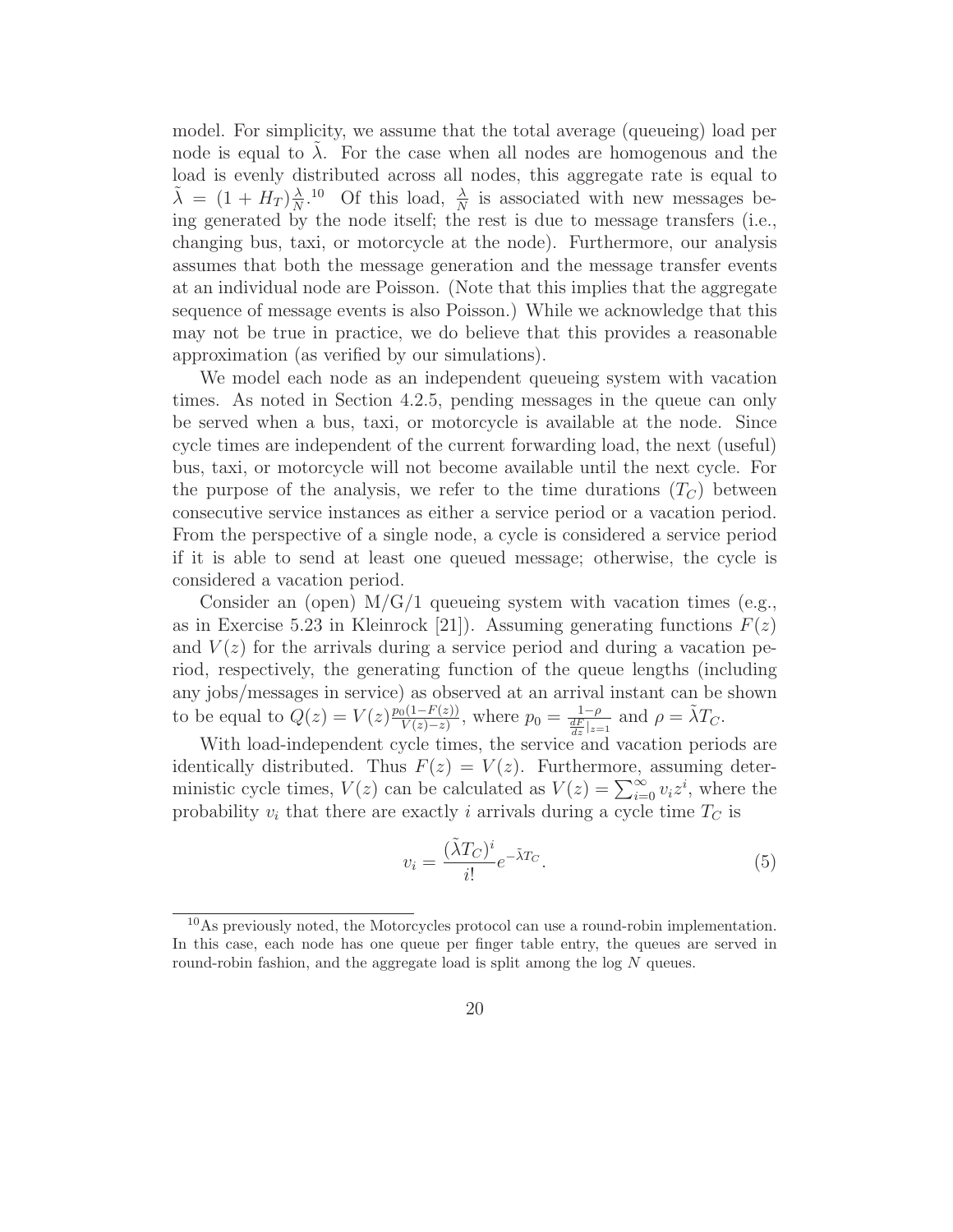Given these observations, the generating function of the queue lengths reduces to

$$
Q(z) = p_0 \frac{V(z)(1 - V(z))}{V(z) - z},\tag{6}
$$

where  $p_0 = (1 - \rho)/\rho$ .

Given explicit expressions for the generating function of the queueing at each node, it is now possible to calculate queue statistics that can provide insights with regards to the overall system behavior for the different protocols.

Consider first the expected queue length  $E[q]$  (including any jobs/messages in service). The expected queue length  $(E[q] = \sum_{i=0}^{\infty} q_i i)$  can be derived by differentiating the generating function, and evaluating the derivative at  $z = 1$ . That is,

$$
E[q] = \frac{dQ}{dz}|_{z=1}
$$
  
= 
$$
\frac{p_0 V(z)}{(V(z) - z)^2} \left[ \frac{dV}{dz} (2z - \frac{z}{V(z)} - V(z)) + (1 - V(z)) \right]_{z=1}.
$$
 (7)

Since  $V(1) = 1$ , applying l'Hôpital's rule twice gives

$$
E[q] = \frac{\rho(3-2\rho)}{2(1-\rho)},
$$
\n(8)

where  $\rho = \tilde{\lambda} T_C$ . The omitted intermediate steps use the fact<sup>11</sup> that  $V(z) =$  $e^{\tilde{\lambda}T_C(z-1)}$ . This allows the  $m^{\text{th}}$  derivative  $\frac{d^mV}{dz^m}|_{z=1}$  to be calculated  $(\tilde{\lambda}T_C)^m e^{\tilde{\lambda}T_C(z-1)}$ . Evaluated at  $z = 1$ , this further reduces to  $\tilde{\lambda}^m T_C^m$  (or  $\rho^m$ ).<sup>12</sup>

For the purpose of our analysis, we note that for the case when  $K = 1$ , as in this section,

$$
Q_C = E[q] - \rho = \frac{\rho}{2(1 - \rho)}.
$$
\n(9)

Note that the subtracted  $\rho$  term corresponds to the probability that some job/message currently is being served (i.e., a message is being sent from one

<sup>&</sup>lt;sup>11</sup>To see this, substitute Equation (5) into the definition of  $V(z)$  (i.e.,  $\sum_{i=0}^{\infty} v_i z^i$ ).

 $12$ These expressions can also be obtained in other ways. For example, the probabilities  $v_i$  must sum to one (i.e.,  $V(1) = \sum_{i=0}^{\infty} v_i$ ), and the first derivative evaluated at  $z = 1$  (i.e.,  $\frac{dV}{dz}|_{z=1} = \sum_{i=0}^{\infty} v_i i$  gives the expected number of arrivals during a cycle ( $\tilde{\lambda}T_C$ ).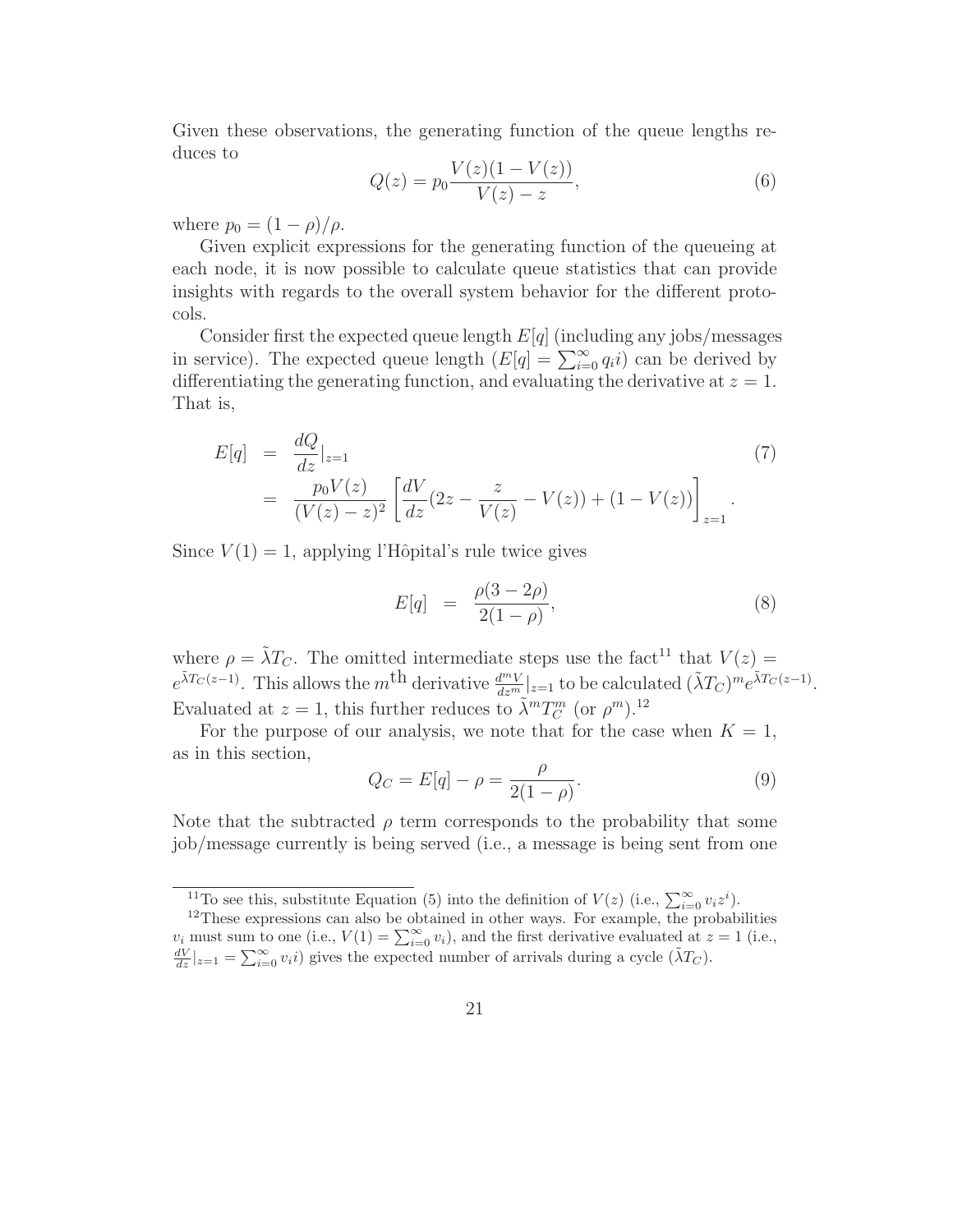node to the next).<sup>13</sup>

Finally, we note that the generating function can also be used to calculate explicit state probabilities and queue-size variations. For example, the probability  $q_0$  that we find the system empty can be calculated by evaluating  $q_0 = Q(0)$ , while the probability that we find exactly one message in the queue is equal to  $q_1 = \frac{dQ}{dz}|_{z=0}$ . (In general,  $q_m = \frac{1}{m}$ m!  $\frac{\widetilde{d}^mQ}{dz^m}|_{z=0}$ .) Substituting  $z = 0$  rather than  $z = 1$  into Equations (6) and (7), we obtain  $q_0 = \frac{(1-\rho)(1-e^{-\rho})}{\rho}$  $\frac{(1-e^{-\rho})}{\rho}$  and  $q_1 = \frac{(1-\rho)(1-e^{-\rho}-\rho e^{-2\rho})}{\rho e^{-\rho}}$ . Note that for  $\rho < 0.5$  these two states account for 60% of the system state occupancy.

We do not have a closed form result for the more general case  $K > 1$ . While queueing models of vacation systems have generated much research, there are only limited results for systems with *both* batched service and multiple vacations. To the best of our knowledge, no explicit expressions have been derived for average waiting times in the system of interest here, namely a single-server queue with multiple vacations, batched service, and deterministic vacation (and service) periods.

Since existing results do not provide explicit expressions, and may not provide additional insights regarding our protocols, we leave the analysis of such systems as future work. However, the necessary set of equations (such as the generative equation) and a discussion of the numerical solution approaches needed to obtain the solutions are described in Lee *et al.* [22], and elsewhere. For a general discussion on queuing systems with vacation periods, please see [12, 13, 36], as well as papers on vacation periods with batch service [22, 23, 33].

## *5.3. Heterogeneous Traffic*

We now discuss how the analysis can be extended to handle heterogeneous traffic load. While this requires some modifications to the individual terms in Equation (1), it is important to note that most of the analysis stays the same and only the two load-dependent terms (i.e., the sender-side delay and the transfer delay) are affected. In fact, assuming that the average number

<sup>&</sup>lt;sup>13</sup>The above expression can also be obtained from general results for the  $M/G/1$  queue with multiple vacations. Specifically, the number of messages in the queue (but not in service) should be  $\frac{\tilde{\lambda}^2 \overline{S^2}}{2(1-\tilde{\lambda}\overline{S})} + \frac{\tilde{\lambda} \overline{V^2}}{2\overline{V}}$  $\frac{2V^2}{2V}$ , where S and V are the service and vacation period durations, respectively. Substituting  $\overline{S^2} = \overline{V^2} = T_C^2$ ,  $\overline{V} = T_C$ , and observing that  $\rho = \tilde{\lambda} T_C$ , leads to the same expression.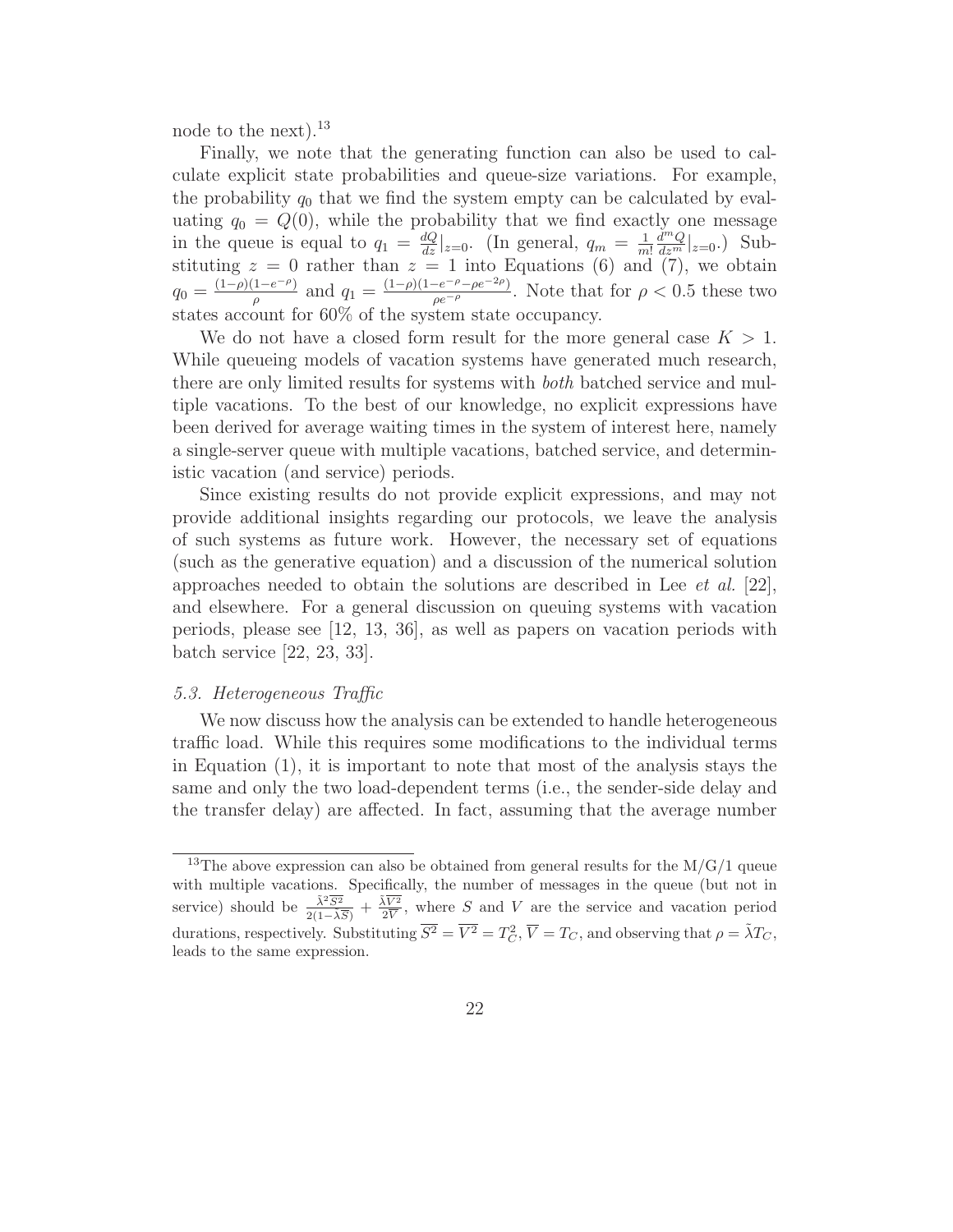of transfer nodes  $(H_T)$  and cycle times  $(T_C)$  are independent of the nodes generating the traffic, these terms will be affected only through the queueing delays  $Q_{C_i}$  (measured in cycle times). Of course, assuming that the load  $\tilde{\lambda}_i$  on each node *i* can be estimated, the queueing delays can be estimated (independently) using the same queueing analysis as before.

Consider for example the case when messages are generated at rate  $\lambda_i$  and indirection nodes are selected uniformly at random; the average load on each node is  $\tilde{\lambda}_i = \lambda_i + \frac{\lambda}{N} H_T$ . Using these rates, the  $Q_{C_i}$  values can be obtained on a per-node basis using Equation (8), for example.

Finally, it is important to note that average delivery delay must be calculated on a per-message basis (rather than on a per-node basis, for example). With messages generated unevenly, messages are more likely to be sent from a node generating lots of traffic. The expression for the average sender-side waiting times (W<sub>S</sub>) must therefore be calculated as  $W_S = \sum_{i=1}^N \frac{\lambda_i}{\lambda} W_{S_i}$ . In contrast, assuming that the transfers are evenly distributed across nodes, the average transfer time  $(W_T)$  can be calculated on a per-node basis; i.e.,  $W_T = \frac{1}{N}$  $\frac{1}{N} \sum_{i=1}^{N} W_{T_i}$ .

## *5.4. Message Acknowledgements*

Thus far we have considered anonymity protocols without any acknowledgements. This subsection outlines how the model can be extended to include these. For the purpose of our analysis, we assume that the receiver  $(R)$  of a message automatically generates a return (acknowledgement) message to the original sender  $(S)$ , which is basically indistinguishable<sup>14</sup> in size, content, and delivery from a regular message.

Acknowledgements affect three components of our model:

• Acknowledgements increase the overall load  $\tilde{\lambda}_i$  at each node. Part of this load comes from additional queueing at R (where an outbound message is now being generated), and part of it comes from additional indirections on the return path. Assuming that the same number of indirections are used for the return path, this increases the load  $\tilde{\lambda}_i$  and utilization  $\rho_i$  by exactly a factor of 2. The waiting times  $W_S$  and  $W_T$ must be updated accordingly.

<sup>&</sup>lt;sup>14</sup>There is an acknowledgement flag in the innermost core of the message returned to  $S$ .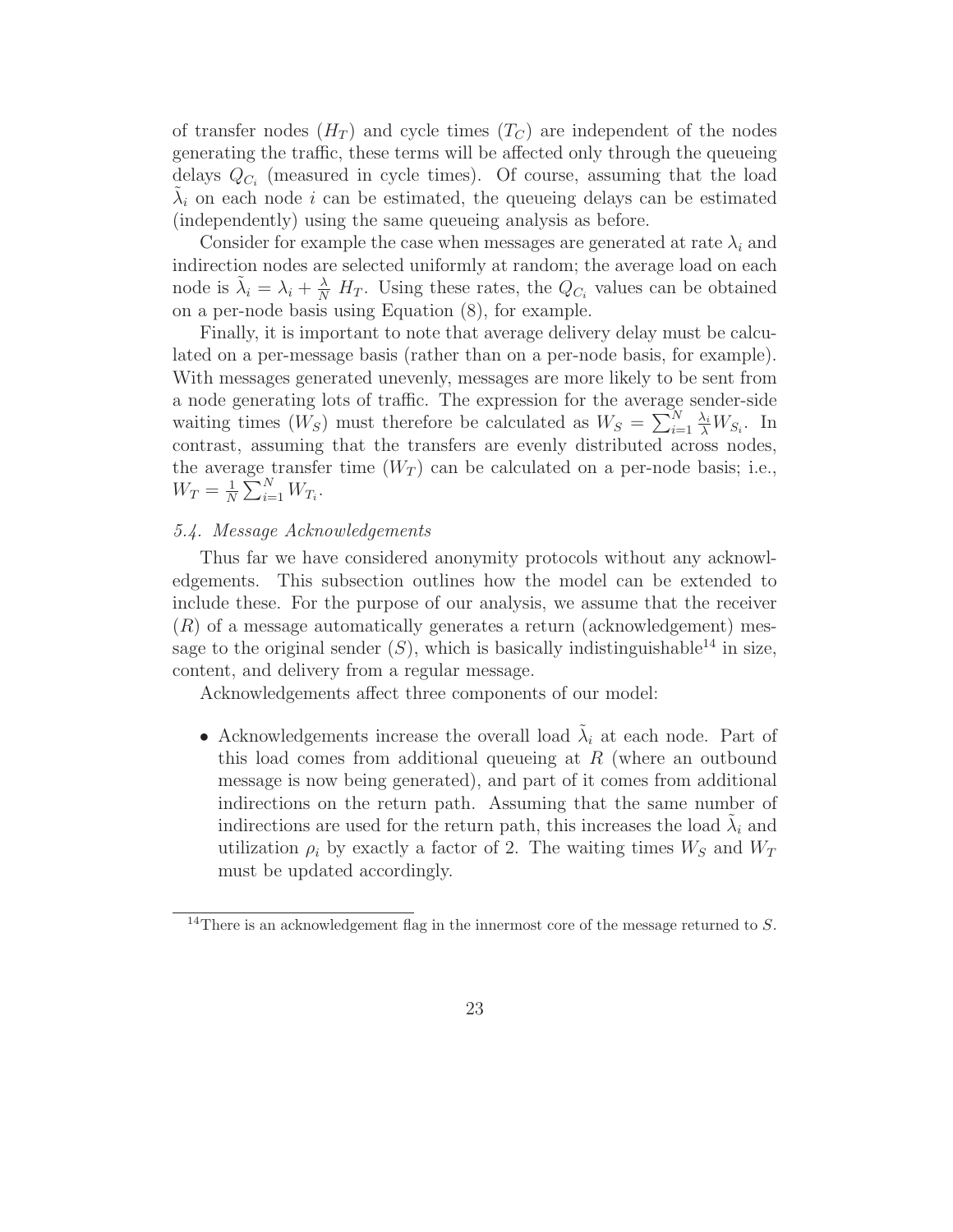- The number of transfer nodes  $W_T$  increases. Conceptually, R can now be considered a transfer node, since it has to wait for the next outgoing bus, taxi, or motorcycle. The modified number of transfer nodes  $H_T^{ack}$ is therefore equal to  $H_T^{ack} = 2H_T + 1$ . While acknowledgements roughly double the delays in the system, there are some subtle differences to consider. In particular, even for light loads, the Buses protocol causes the acknowledgement message to wait for a full cycle  $T_C$  (the worst case) before it can be sent back. At the original sender, on the other hand, a new message on average only has to wait half a cycle. By considering the receiver as a transfer node, rather than a sender, our model automatically handles this asymmetry.
- The total number of hops  $(H_{SRS})$  traversed must be increased to include the return path from  $R$  to  $S$ . With the assumption that the return path uses the same number of indirection nodes as the forwarding path,  $H_{SRS}$  can be calculated as  $H_{SRS} = 2H_{SR}$ . Asymmetric paths (e.g., a lengthy forward path, and short reverse path, or vice versa) are possible, especially when L is small.

With these changes, our model extends easily to handle acknowledgements. As noted earlier, the presence of acknowledgements does not change the relative performance of the protocols.

#### 6. Numerical Results

In this section, we validate our analytical model for the anonymity protocols, and present numerical results illustrating the performance and scalability of these protocols. We start with cross-validation of our analytical models and simulation models using small-scale experimental results. We then consider larger network scenarios using simulation and analysis. Finally, we consider the effects of protocol configuration parameters and offered load.

# *6.1. Experimental Results*

Experimental results were collected using two different proof-of-concept implementations of the three anonymity protocols [19, 20].

The first prototype was implemented in  $C_{++}$  and tested in a 1 Gbps Ethernet LAN environment using a 14-node Beowulf cluster [4]. This implementation was a *full-fledged* prototype of the Buses protocol [17] and the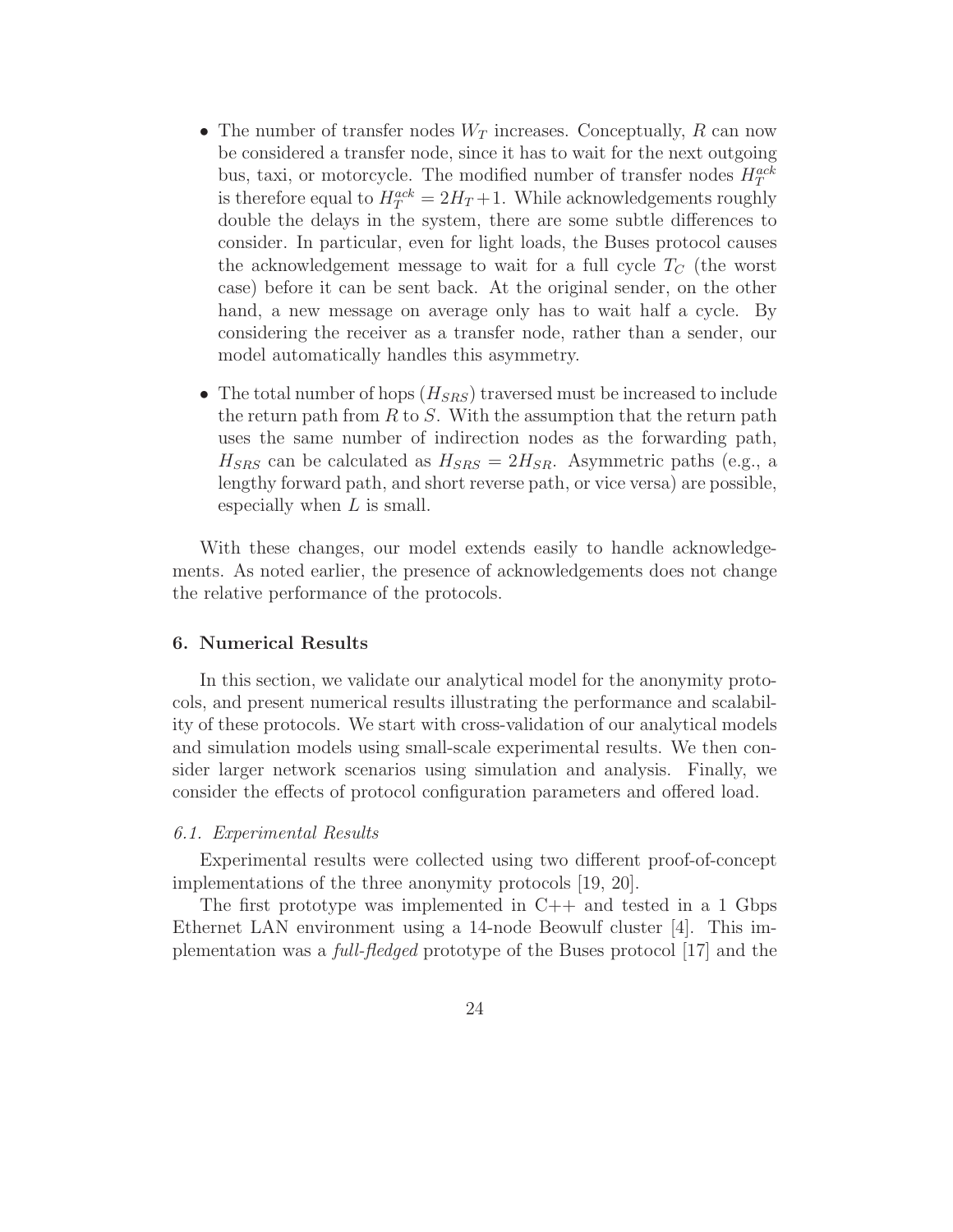Taxis protocol [18], but not the Motorcycles protocol. The implementation included packet encryption, decryption, and other security related features. We used empirical measurements from this prototype to calibrate our analytic and simulation model parameters. See Table 5.

| Symbol                      | Definition                                   | Value          |
|-----------------------------|----------------------------------------------|----------------|
| N                           | Number of nodes                              | 16             |
| K                           | Seats per node                               | 1              |
| L                           | Indirection layers                           | $\overline{2}$ |
| $\mathcal{S}_{\mathcal{S}}$ | Seat size                                    | 3 KB           |
| $\,r$                       | Network bandwidth                            | 1 Gbps         |
| $D_S$                       | Encoding time (Buses)                        | 0.110 s        |
| $D_R$                       | Decoding time (Buses)                        | $0.110$ s      |
| $D_S$                       | Encoding time (Taxis and Motorcycles)        | $0.041$ s      |
| $D_R$                       | Decoding time (Taxis and Motorcycles)        | $0.041$ s      |
| $D_{\text{seat}}$           | Seat processing time (Buses)                 | $0.0018$ s     |
| $D_{\text{seat}}$           | Seat processing time (Taxis and Motorcycles) | $0.012$ s      |

Table 5: Parameter Settings and Model Calibration

The second prototype was implemented in Java, and run on a laboratory of desktop computers connected by a 100 Mbps Ethernet LAN. This prototype is a *partial* implementation of the Buses, Taxis, and Motorcycles protocols, in that it contains all of the required networking aspects, including socket-based TCP communication, but *none* of the encryption and decryption code. Rather, all messages are exchanged in plain text. Nonetheless, this prototype provides useful insights regarding the relative performance and scalability of the three protocols.

Figure 4 shows the experimental results from the Java-based prototype. The top graph shows results for Buses, Taxis, and Motorcycles. The message latencies grow quickly (quadratically) for Buses (as has been shown in prior work [18]), while those for Taxis and Motorcycles are much lower. The bottom graph zooms in on the results for Taxis and Motorcycles. In addition, a best-fit line is drawn through each of the latter results, demonstrating that the results for Taxis are highly linear (as expected), while those for Motorcycles are consistent with  $O(log^2N)$  growth. We have obtained similar scaling results (for Buses and Taxis) using our full-fledged prototype implementation [18, 19].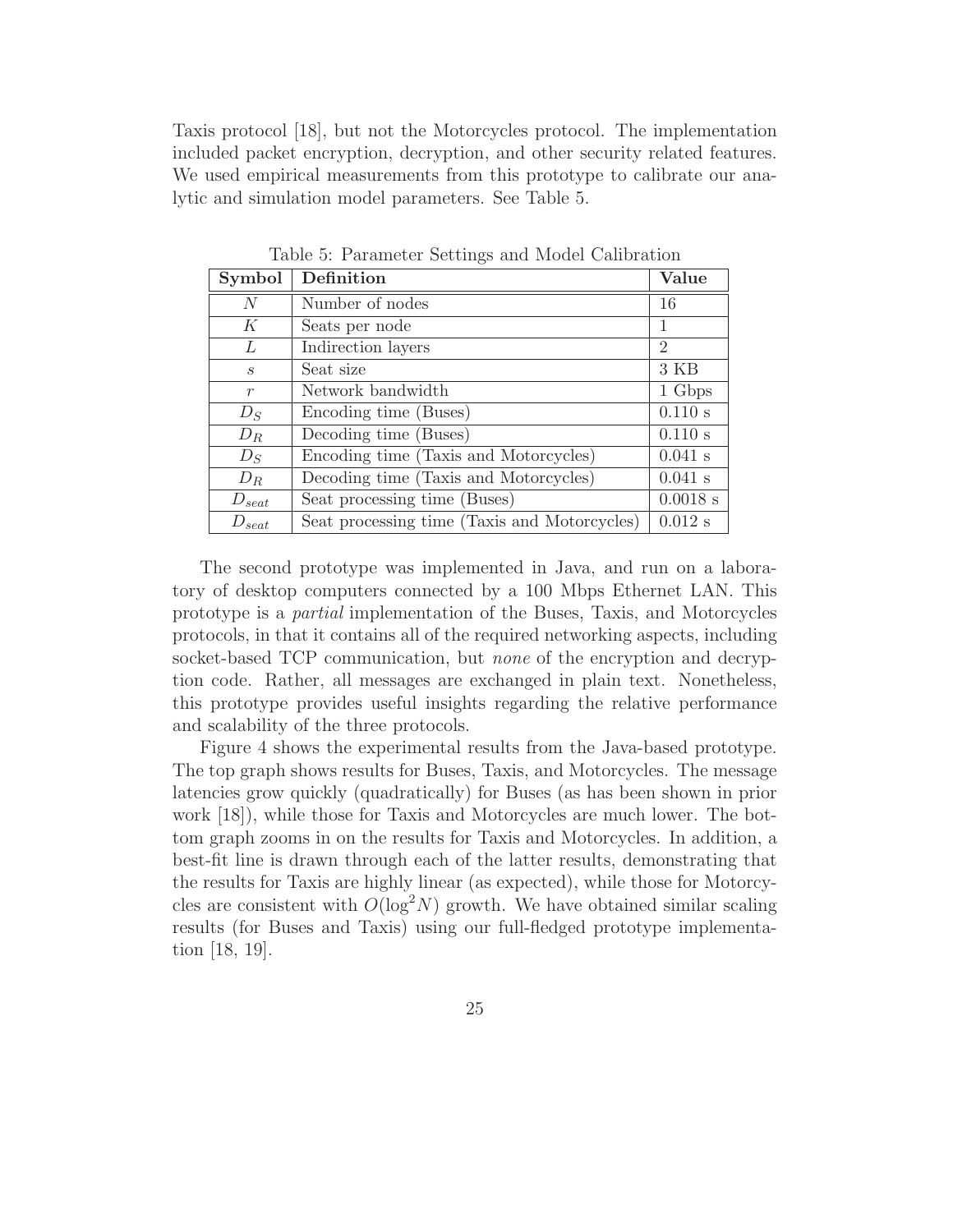

(b) Measurement results for Taxis and Motorcycles

Figure 4: Experimental results for Buses, Taxis, and Motorcycles (Java)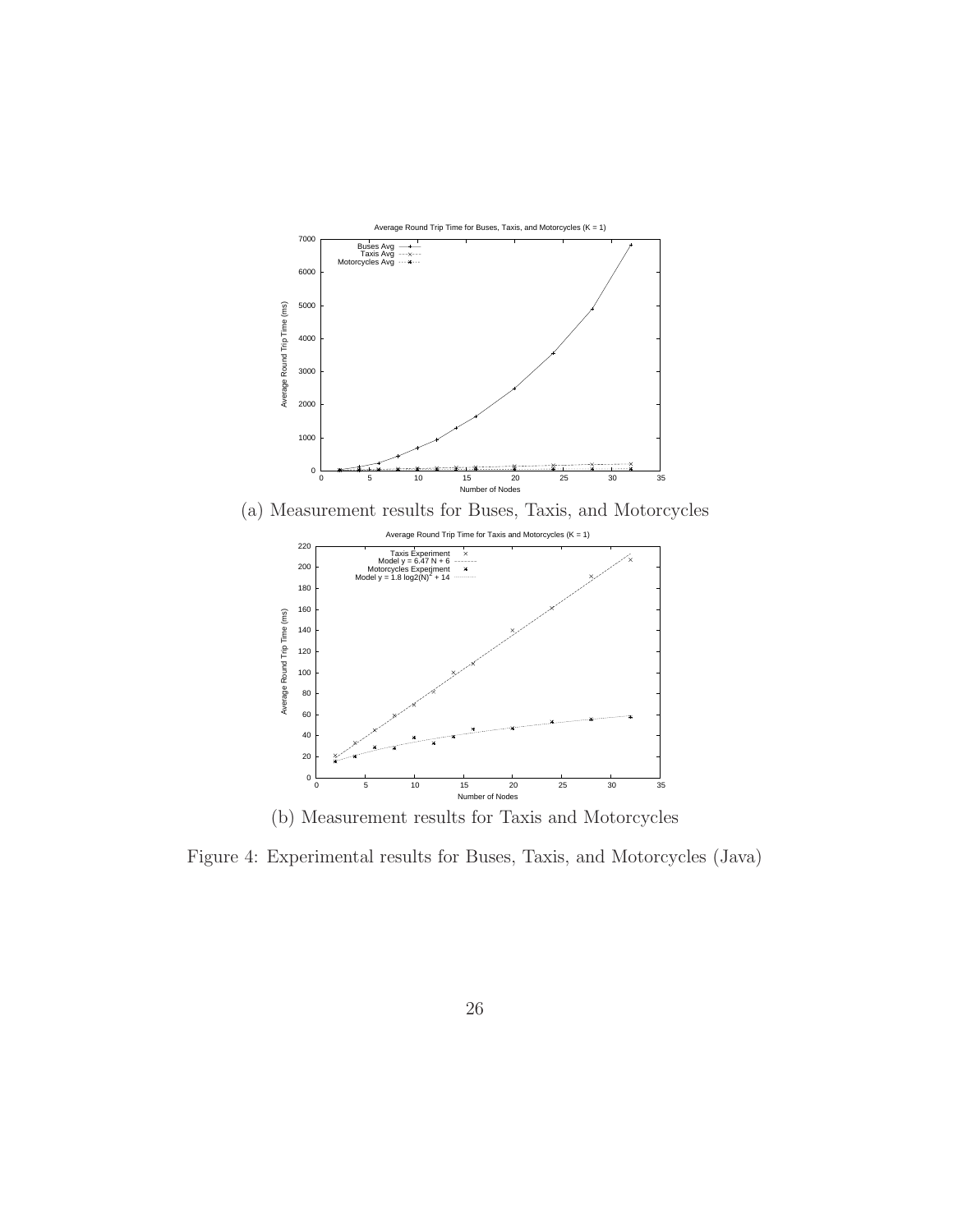#### *6.2. Model Validation*

To validate our analytic model, we used our experimental results, as well as results using a discrete-event simulator for Buses, Taxis, and Motorcycles (approximately 1,000 lines of C code). We first use the small-scale experiments to validate our simulator, and then use the simulator to validate the analytic model for a wider range of scenarios. For realistic evaluation, the processing delays used at each node in the simulation and analytic models were calibrated using the experimental measurements from the full-fledged implementation.



Figure 5: Validation using small-scale experiments and simulations.

Figure 5 shows validation results using small-scale experiments on our testbed implementation of the Buses and Taxis protocols, as well as simulations using all three protocols. For the Motorcycles protocol, for which we do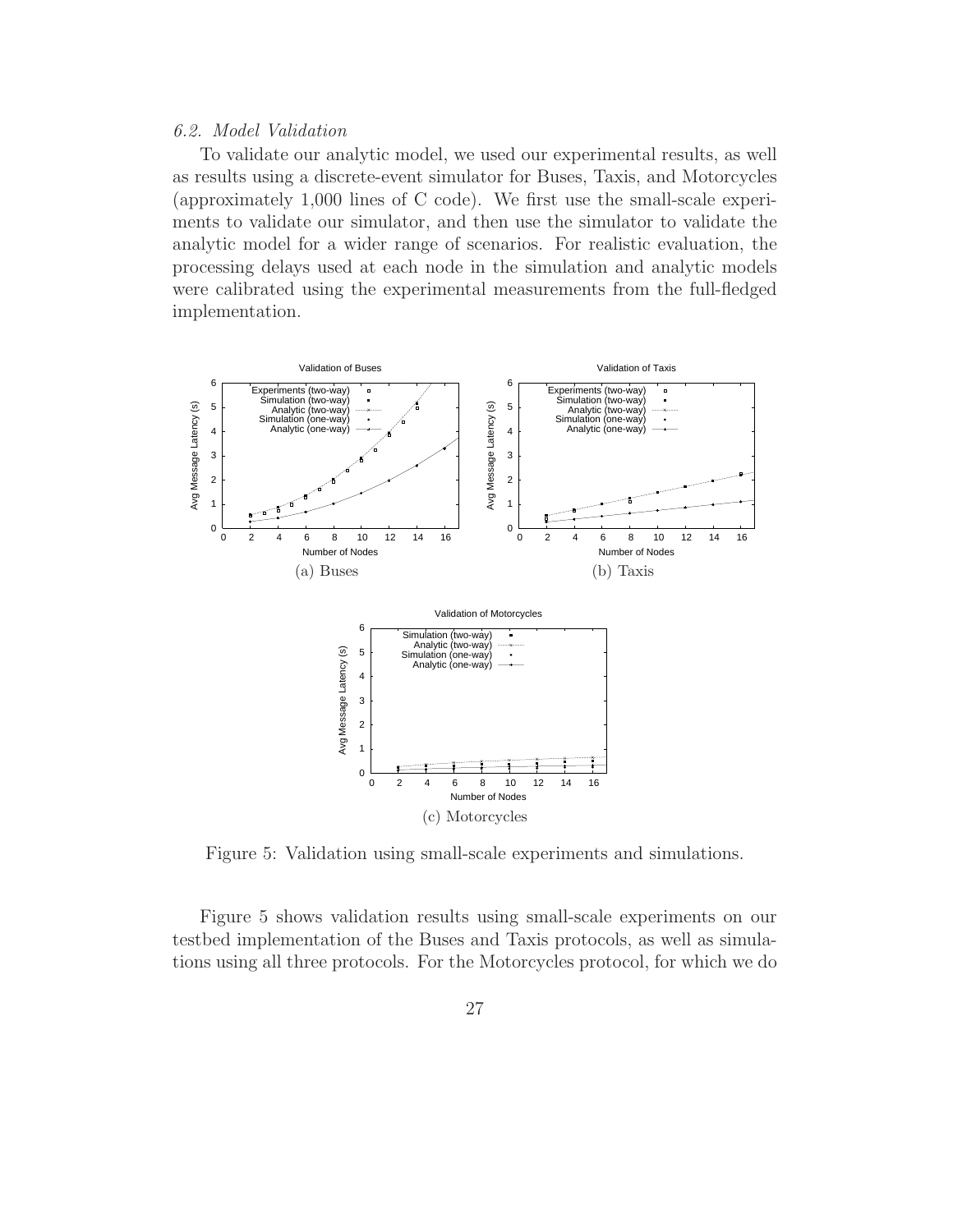not have a full-fledged implementation, we assumed that the processing overheads were the same as in the Taxis protocol (i.e., only the message routing changes). Since our implementations measured round-trip message latency, including acknowledgements, we used half of the two-way message latency as an estimate of the one-way message delays. While the primary purpose of these results is to validate the simulator, for completeness, we also show results for the analytic model.

In our simulation experiments, messages are generated according to a Poisson process. The system is simulated for at least 10,000 messages, in order to capture the steady-state behavior of the system. Specifically, 12,000 messages are generated, with the statistics for the first 1,000 messages (warmup) and the last 1,000 messages (cooldown) excluded from the analysis. This methodology is used in all of our simulation experiments.

Figure 5(a) shows the validation results for Buses. The lower line and dots on the graph show the one-way message transfer delays in the analytic model and simulations, while the upper line and dots show these values scaled (doubled) to reflect round-trip message delay. The experimental results are presented as square dots on the graph. There is excellent agreement between the experimental, simulation, and analytic results, thus validating our Buses model.

Figure 5(b) shows the validation results for Taxis. The lower line again shows one-way message latency, while the upper line shows round-trip delay. The experimental measurement results are presented as square dots on the graph. There is good agreement between the experimental and simulation results. These results provide validation for our Taxis model.

Figure 5(c) shows the corresponding validation results for Motorcycles. While the fit is not as tight as for Buses and Taxis, there is again good agreement between the analytic model, simulation, and the experimental results.

We next use the simulator to validate a wider range of scenarios. Focusing on the one-way delays, Figure 6 shows validation results for the analytical models, using simulation results using different numbers of indirection nodes. Figure 6(a) shows the one-way message latency for Buses, from our simulation (dots) and our analytical model (lines). The agreement is very close. Similar observations apply for the Taxis protocol in Figure 6(b). The validation results for the Motorcycles protocol appear in Figure  $6(c)$ . For simplicity, we only considered cases in which the number of nodes is a power of two. The qualitative agreement is good, though there are some small differences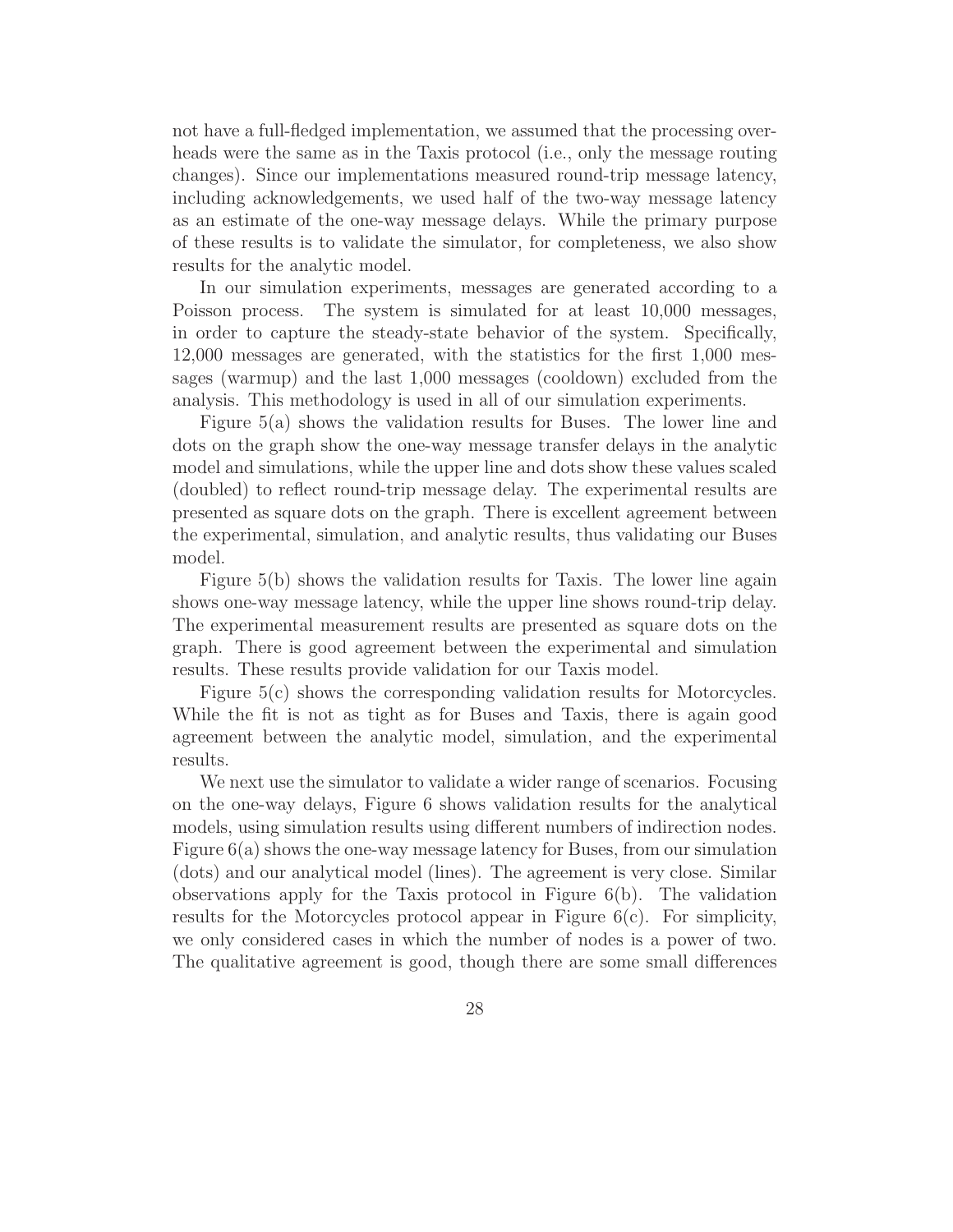observed between the simulation and analytical results.



Figure 6: Simulation validation of analytical models for Buses, Taxis, and Motorcycles

#### *6.3. Heterogeneous Traffic*

Using our analytic and simulation models, we next explore the effects of heterogeneous traffic. The corresponding analytical model for this scenario was developed in Section 5.3.

Figure 7 shows results for four example scenarios, with analytic results plotted using lines, and simulation results plotted as points. We consider a uniform traffic scenario as our baseline, and then study three non-uniform traffic scenarios. In the simplest one, even-numbered nodes generate twice as much traffic as the odd-numbered nodes. In the second scenario, there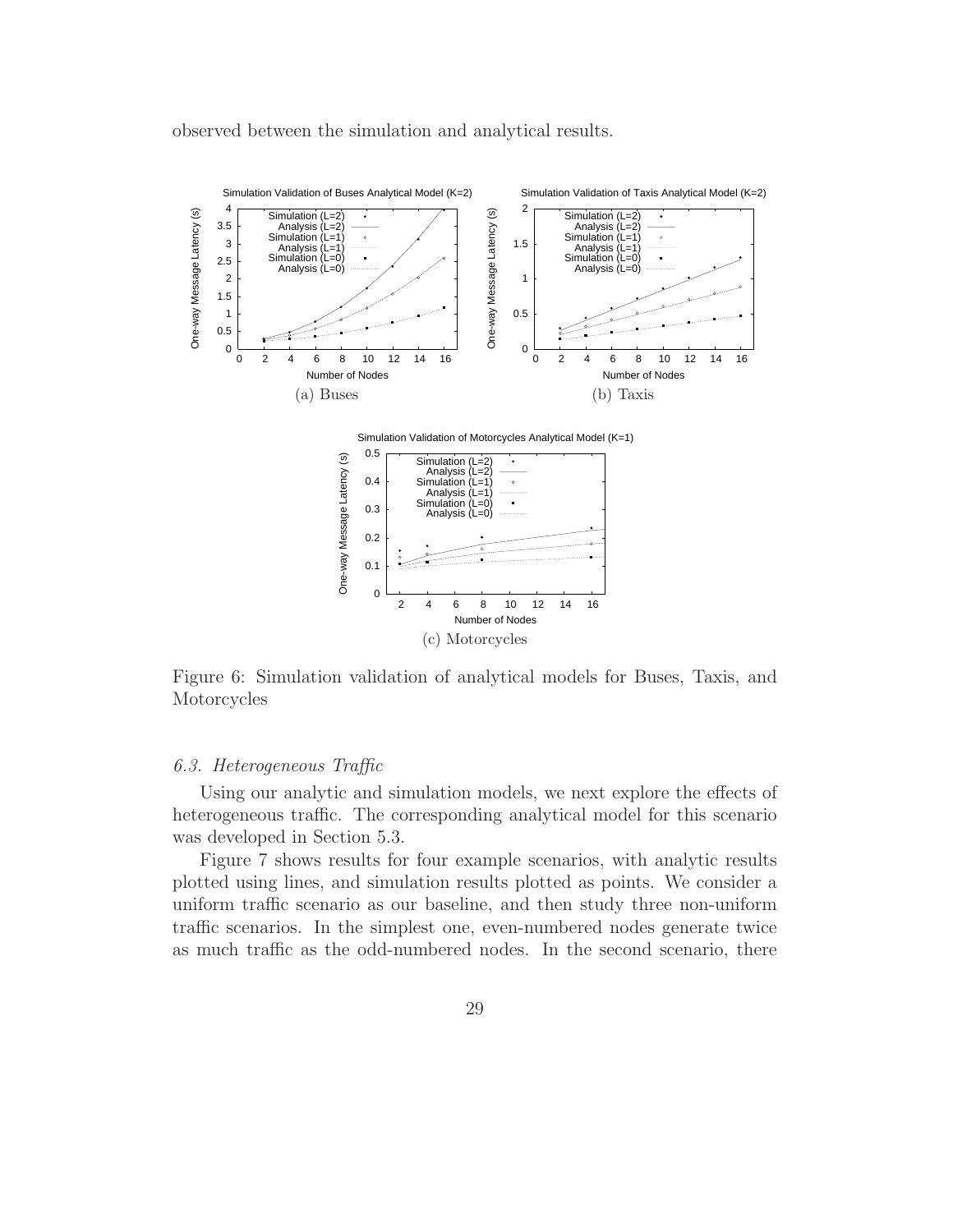are two highly active nodes, each generating 25% of the overall traffic, while the remaining nodes uniformly generate the rest of the traffic. In the most extreme scenario, there is a single heavy-hitter in the network, generating 50% of the aggregate traffic. In all cases, the aggregate traffic load is the same, and traffic destinations (and indirection nodes) are chosen uniformly at random. The network size is  $N = 16$ , with  $K = 1$  and  $L = 2$ .

The results in Figure 7 show the expected behaviour. Message latencies remain quite reasonable until the system nears saturation, at which point the latencies rise abruptly. The odd-even scenario saturates slightly sooner than the uniform traffic scenario, while the heavy-hitter scenarios saturate much sooner. The single heavy-hitter has the most extreme results, since the saturated node becomes a bottleneck for all messages circulating on the Bus or Taxi tour of the network. The impact of the heavy-hitter is less pronounced for Motorcycles, since not all routes traverse the saturated node.

We note that the results using the analytic model and the simulation model are qualitatively very similar. While there are some quantitative differences in the average message delays for a given arrival rate, the relative differences in the saturation points for the different traffic scenarios are well captured. The agreement is very good for the Buses and Taxis protocols, but less accurate for the Motorcycles protocol, particularly for certain traffic patterns.

One particular limitation of the analytical model is that it ignores temporal and spatial correlations that can occur in the traffic, particularly for the Motorcycles protocol. To illustrate this effect in more detail, we next examine the Motorcycles traffic scenario with two heavy-hitters. While the first heavy-hitter can be placed arbitrarily at node 0, the location of the second heavy-hitter can have a great impact on the performance. Figure 8 illustrates this effect. Here, the second heavy-hitter is placed in turn at nodes 1, 2, 4, and 8, which happen to be the finger table entries for node 0 in a network of size  $N = 16$ . We note that the message latency is much worse with node 8 as the second heavy-hitter, and that node 4 is the second-worst choice.

This performance degradation is due to high correlation between the queue lengths in the Motorcycles protocol. More precisely, the structure of the finger tables will cause node 0 to use node 8 as the next forwarding node for *half* of the possible destinations. Similarly, node 8 will use node 0 as the forwarding node for half of its destinations. Clearly, this will further increase the load on these two nodes. In contrast, node 4 will only receive one-quarter of the traffic from node 0, and node 0 will never receive traffic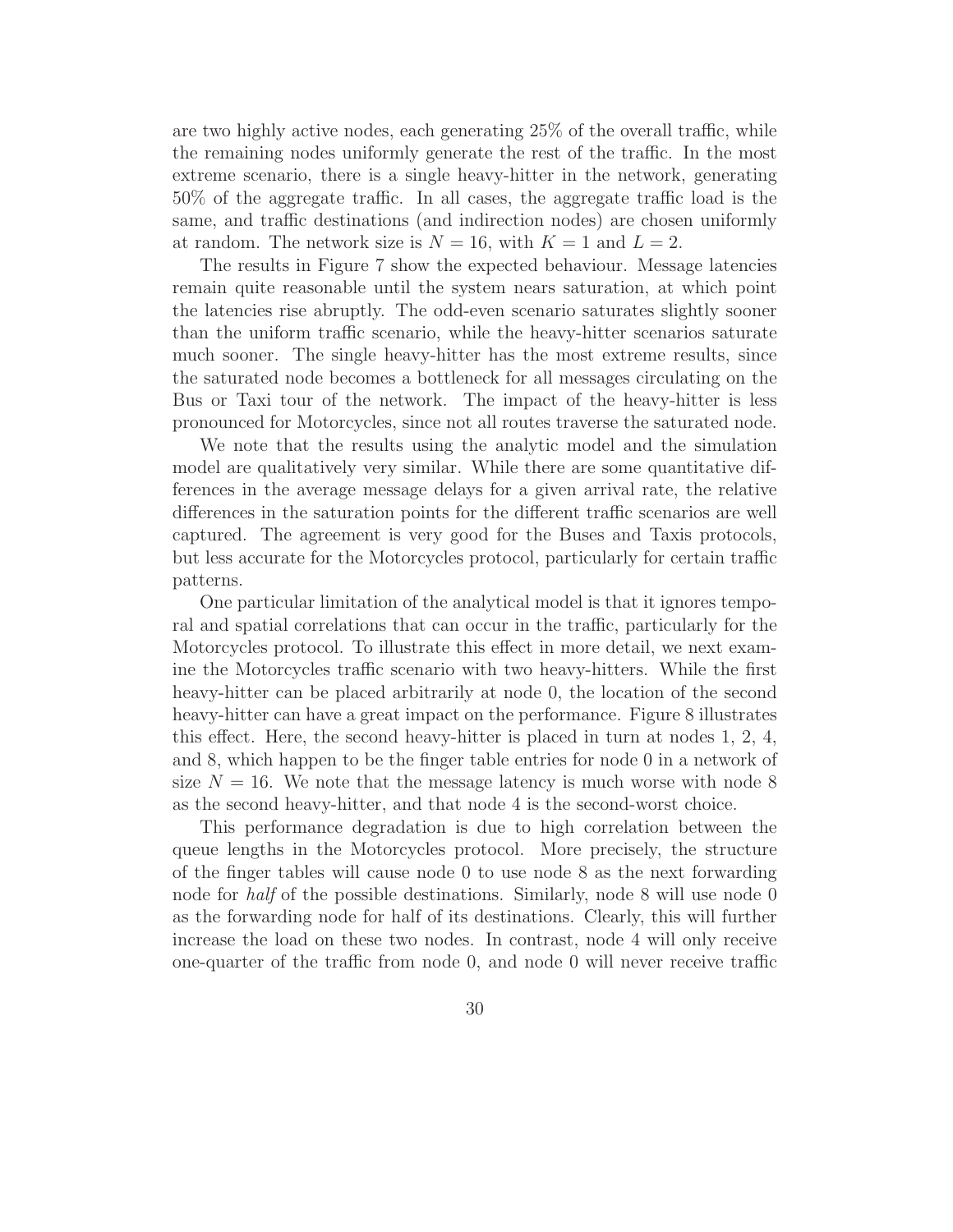

Figure 7: Heterogeneous traffic results for Buses, Taxis, and Motorcycles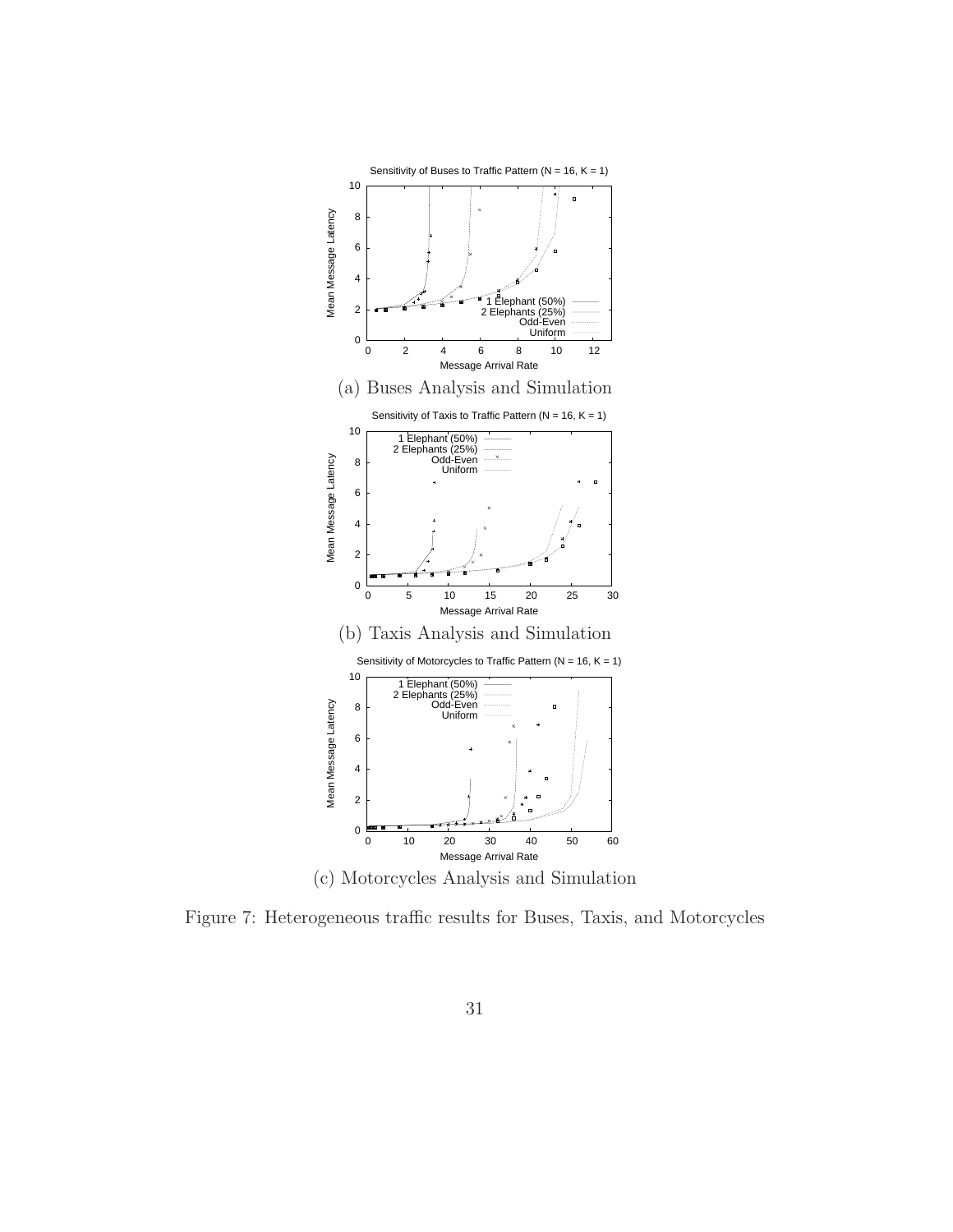

Figure 8: Sensitivity of Motorcycles Protocol to Elephant Placement

directly from node 4. Clearly, placing the second heavy-hitter on node 8 is the worst-case scenario.

The analytic model does not capture any of these second-order effects, and therefore predicts the same performance, independent of which node is chosen as the second heavy-hitter. For Buses and Taxis, the choice of the second heavy-hitter has negligible impact on the performance, and such assumptions are therefore okay. However, as illustrated above, node selection can impact the performance of the Motorcycles protocol, and hence limits the accuracy of the Motorcycles model.

This observation provides new insights for interpreting the results in Figure 7(c) for the Motorcycles model. In particular, the analytic model fit is actually very good for the single heavy-hitter, and even for two heavy-hitters, which are placed at node 0 and node 5 in these experiments. For the odd-even scenario, structural correlations again degrade the accuracy of the analytical model. In particular, since the finger table entries are predominantly even (i.e., only the very first entry is odd), this traffic scenario tends to cause the "busy" even-numbered nodes to forward their traffic to other "busy" nodes, even though half of the nodes in the network (i.e., the odd-numbered ones) are lightly loaded. The correlated queues result in degraded message delivery. Finally, the uniform traffic scenario tends to degenerate in this way as well. In essence, this is a manifestation of the "birthday paradox", wherein transient queues tend to build up on some (temporarily popular) nodes in the network, and then the queues percolate elsewhere in the network in a structured fashion (based on the finger table), before they gradually dissipate. In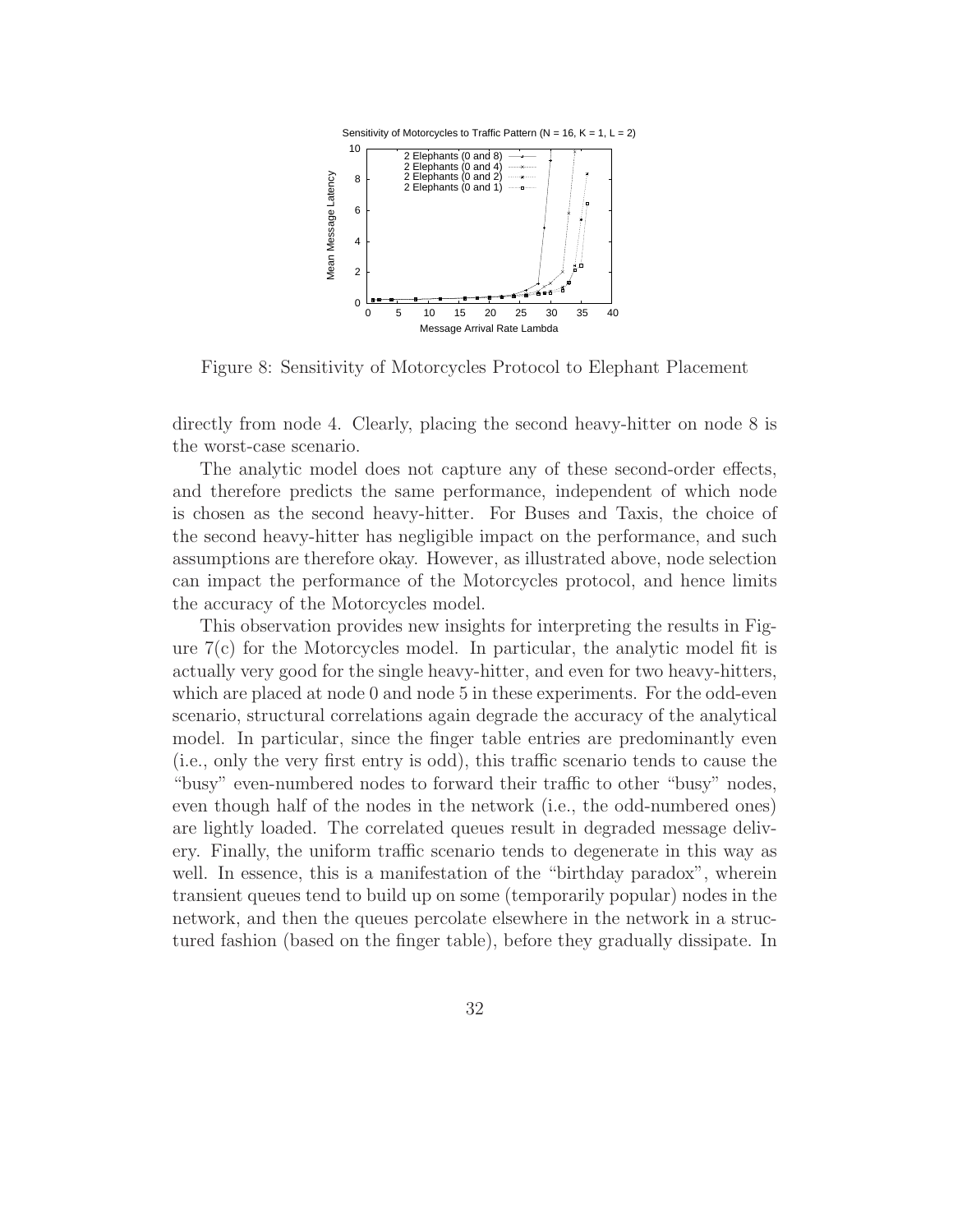the simulation results, this effect manifests itself in pronounced short-term correlation in the message delivery latencies. As the load nears saturation, this phenomenon degrades message delivery far more than predicted by the analytical model, which is based on an independence assumption.

## *6.4. Scalability Results*

In the previous subsections, we validated our analytic models using smallscale experiments and simulations. In this section, we use the analytic model to study scalability issues. While the queueing model is limited to the oneseat per node case, or the light-load scenarios (in which case the queuing delays are small), the fast computation times offered by the analytic model allow us to explore questions that would require many time-consuming experiments.

Figures 9 through 12 provide examples of protocol scalability results from the analytical models. These results all use the same parameter settings as in Sections 6.3 and 6.4.

Figure 9 shows results for small networks. As the message arrival rate is increased, the Buses protocol saturates first, then the Taxis protocol, and finally the Motorcycles protocol. The advantages of Taxis over Buses are evident even on small networks  $(N = 4)$ , while Motorcycles are clearly superior when the network is larger. Our analytical models provide a convenient way to determine the saturation point, which is important in system capacity planning.

Figure 10 shows results for different load levels, on networks ranging from  $N = 4$  to  $N = 256$  nodes. The graphs show how the average message latency increases with load. Queueing delays start to dominate when  $\rho > 0.8$ . The delays are extremely high for Buses, tolerable for Taxis, and modest for Motorcycles. Also recall that the Motorcycles protocol can sustain a much higher message generation rate, for a given network utilization, so the user-perceived performance differences between these protocols are even more pronounced than illustrated here (note that the vertical axis is logscale).

Figure 11 shows results for the light load case on larger networks. The graphs show how the average message latency increases with the number of nodes for Buses, Taxis, and Motorcycles. The growth is quadratic, linear, and logarithmic, as expected, regardless of the number of seats.

Figure 12 shows results for different load levels on larger networks. The graphs show how the average message latency increases with load, as queueing delays start to dominate. Fortunately, the relative performance differ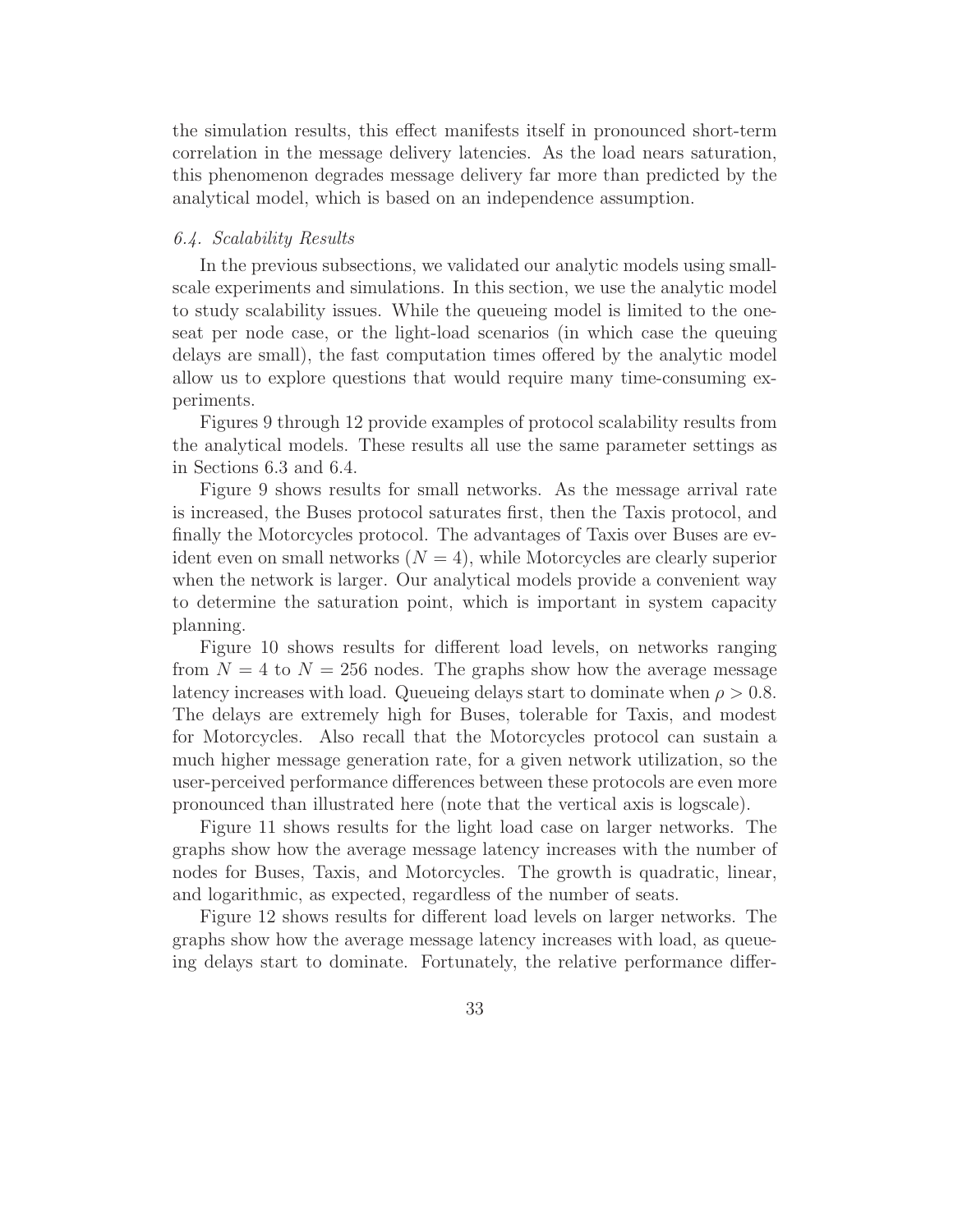ences observed between the anonymity protocols at light load are maintained at higher loads. That is, the scaling behaviors for the three protocols are consistent across a wide range of  $\rho$  values. These results show that Motorcycles provide a robust and scalable approach for anonymous network communication.

#### 7. Conclusions

In this paper, we focus on the performance and scalability of anonymous network communication protocols. In particular, we develop end-to-end message latency models for three anonymity protocols: Buses, Taxis, and Motorcycles. The latter is a new anonymity protocol proposed in this paper.

Using a combination of analytical, experimental, and simulation results, we show that the message latency of the Buses protocol scales quadratically with the number of participants, while that of the Taxis protocol scales linearly, and that of Motorcycles scales logarithmically with the network size. The analytic models are validated with simulation results and experimental results from prototype implementations of the three anonymity protocols. Motorcycles provides scalable anonymous network communication, without compromising the strong anonymity provided by Buses and Taxis.

## Acknowledgements

The authors thank the reviewers for their constructive feedback and suggestions, which helped to improve the clarity of the final paper. We are also grateful to Ibrahim Ismail, who implemented the first-ever prototype of the Motorcycles protocol for his M.Sc. thesis [20]. Financial support for this work was provided by Canada's Natural Sciences and Engineering Research Council (NSERC), and by the Informatics Circle of Research Excellence (iCORE) in the Province of Alberta.

## References

- [1] Anonymity bibliography, 2005. http://www.freehaven.net/anonbib/.
- [2] Anonymizer, 2003. http://www.anonymizer.com.
- [3] A. Beimel and S. Dolev. Buses for anonymous message delivery. *Journal of Cryptology*, 16(1):25–39, 2003.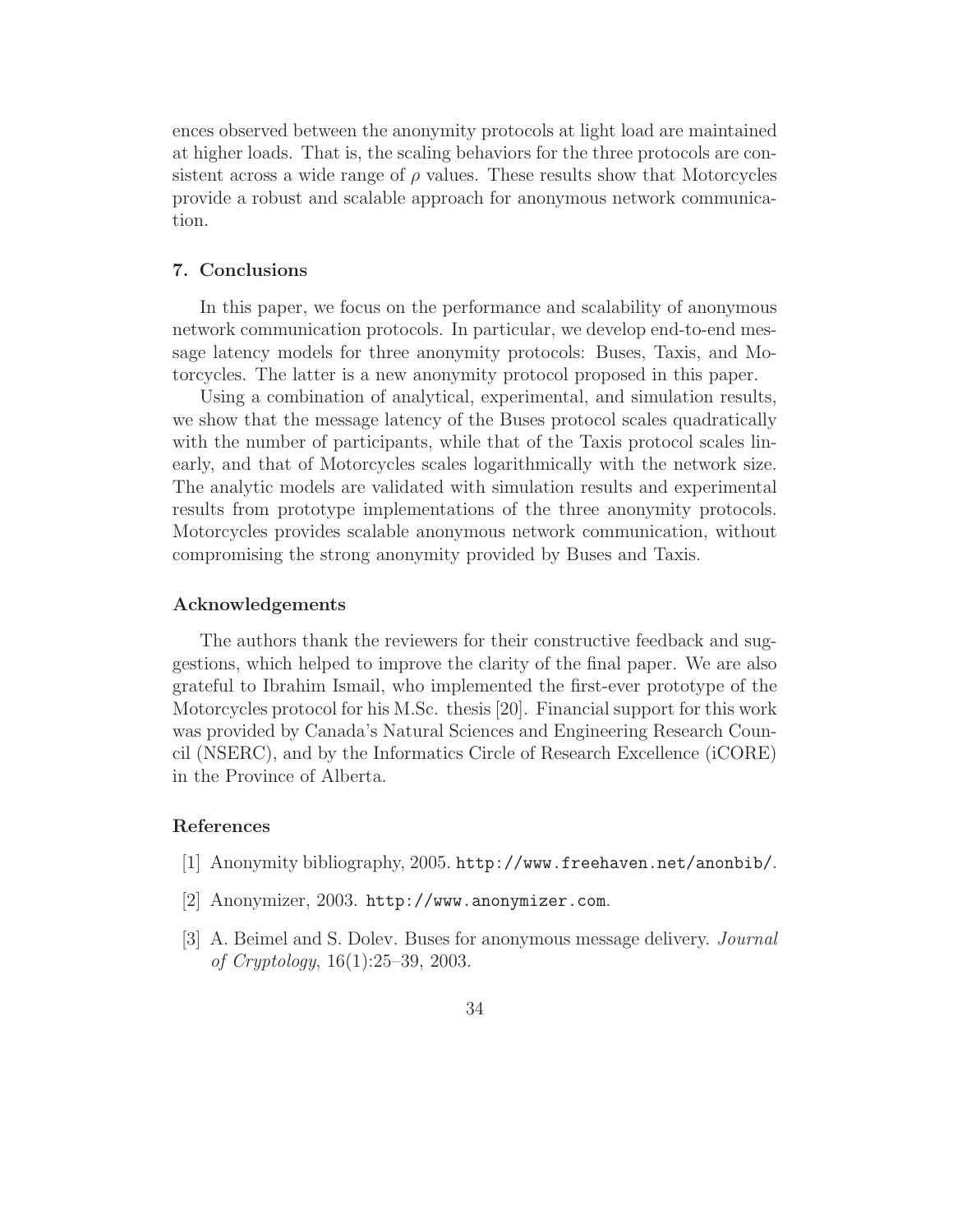- [4] Beowulf cluster, 2007. http://www.beowulf.org/overview/.
- [5] O. Berthold, H. Federrath, and S. Köpsell. Web MIXes: A system for anonymous and unobservable Internet access. In H. Federrath, editor, *Proceedings of Designing Privacy Enhancing Technologies: Workshop on Design Issues in Anonymity and Unobservability*, Springer-Verlag, LNCS 2009, pages 115–129. Berkeley, CA, USA, July 2000.
- [6] A. Boukerche, K. El-Khatib, L. Xu, and L. Korba. Performance evaluation of an anonymity providing protocol for wireless ad hoc networks. *Performance Evaluation*, 63(11):1094–1109, November 2006.
- [7] D. Chaum. Untraceable electronic mail, return addresses and digital pseudonyms. *Communications of the ACM*, 24(2):84–88, 1981.
- [8] D. Chaum. The dining cryptographers problem: Unconditional sender and recipient untraceability. *Journal of Cryptology*, 1(1):65–75, 1988.
- [9] J. Claessens, B. Preneel, and J. Vandewalle. Solutions for anonymous communication on the Internet. In *Proceedings of the 33rd IEEE Annual International Carnahan Conference on Security Technology (ICCST)*, pages 298–303. Madrid, Spain, October 1999.
- [10] G. Danezis, R. Dingledine, and N. Mathewson. Mixminion: Design of a type III anonymous remailer protocol. In *Proceedings of the 2003 IEEE Symposium on Security and Privacy (S&P)*, pages 2–15. Berkeley, CA, May 2003.
- [11] R. Dingledine, N. Mathewson, and P. Syverson. Tor: The secondgeneration onion router. In *Proceedings of the 13th USENIX Security Symposium*, pages 303–320. San Diego, CA, USA, August 2004.
- [12] B. Doshi. Queueing Systems with Vacations A Survey. *Queueing Systems*, vol. 1, February 1986, pp. 29–66.
- [13] B. T. Doshi. Single Server Queues with Vacations. *Stochastic Analysis of Computer and Communication Systems (Ed. H. Takagi)*, North-Holland, Amsterdam, 1991.
- [14] M. Freedman and R. Morris. Tarzan: A peer-to-peer anonymizing network layer. In *Proceedings of the 9th ACM Conference on Computer*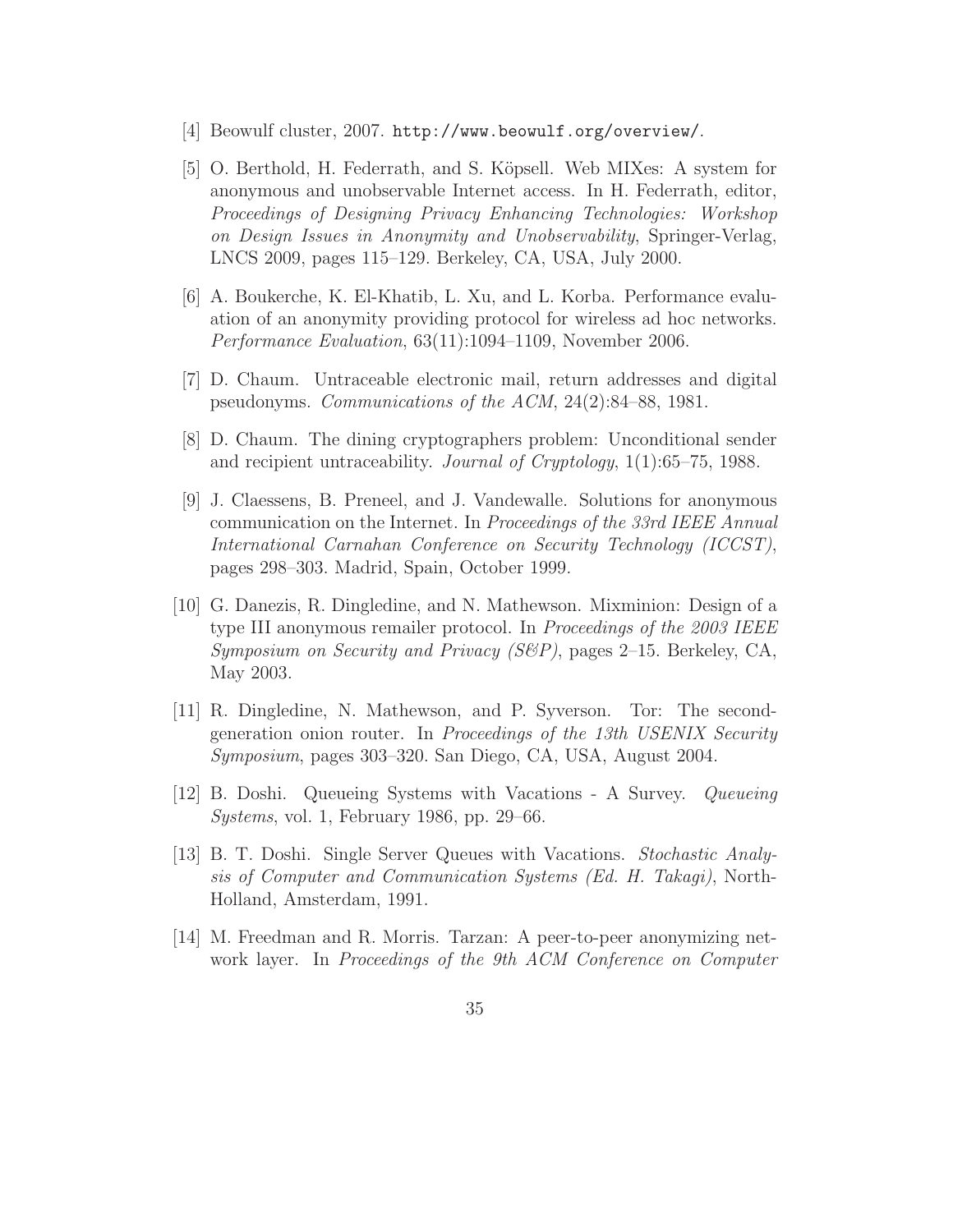*and Communications Security (CCS)*, pages 193–206. Washington, DC, USA, November 2002.

- [15] Y. Guan, X. Fu, R. Bettati, and W. Zhoa. An optimal strategy for anonymous communication protocols. In *Proceedings of the IEEE 22nd International Conference on Distributed Computing Systems (ICDCS)*, pages 257–266. Vienna, Austria, July 2002.
- [16] C. Gulcu and G. Tsudik, "Mixing E-mail with Babel", *Proceedings of the IEEE Symposium on Network and Distributed System Security*, pp. 2-16, 1996.
- [17] A. Hirt, J. Michael Jacobson, and C. Williamson. A practical buses protocol for anonymous Internet communication. In *Proceedings of the Third Annual Conference on Privacy, Security, and Trust (PST)*, pages 233–236. St. Andrews, NB, Canada, October 2005.
- [18] A. Hirt, J. Michael Jacobson, and C. Williamson. Taxis: scalable strong anonymous communication. *Proceedings of the IEEE/ACM 11th International Symposium on Modeling, Analysis and Simulation of Computer Telecommunications Systems (MASCOTS)*, Baltimore, MD, USA, October 2008.
- [19] A. Hirt. *Strong Scalable Anonymous Network Communication*. Ph.D. Thesis, University of Calgary, March 2010.
- [20] I. Ismail, *Analysis and Evaluation of Anonymity Protocols*. M.Sc. Thesis, University of Calgary, January 2011.
- [21] L. Kleinrock. Queueing systems: Theory, Vol. I. Wiley, New York, NY, USA, 1976.
- [22] H. W. Lee, D. Chung, S. S. Lee, and K. C. Chae. Server Unavailability Reduces Mean Waiting Time in Some Batch Service Queuing Systems. *Computers and Operations Research*, vol. 24, iss. 6, June 1997, pp. 559- 567.
- [23] H. W. Lee, S. S. Lee, K. C. Chae, and R. Nadarajan. On a Batch Service Queue with Single Vacation. *Appl. Math. Modelling*, vol. 16, Jan. 1992, pp. 36–42.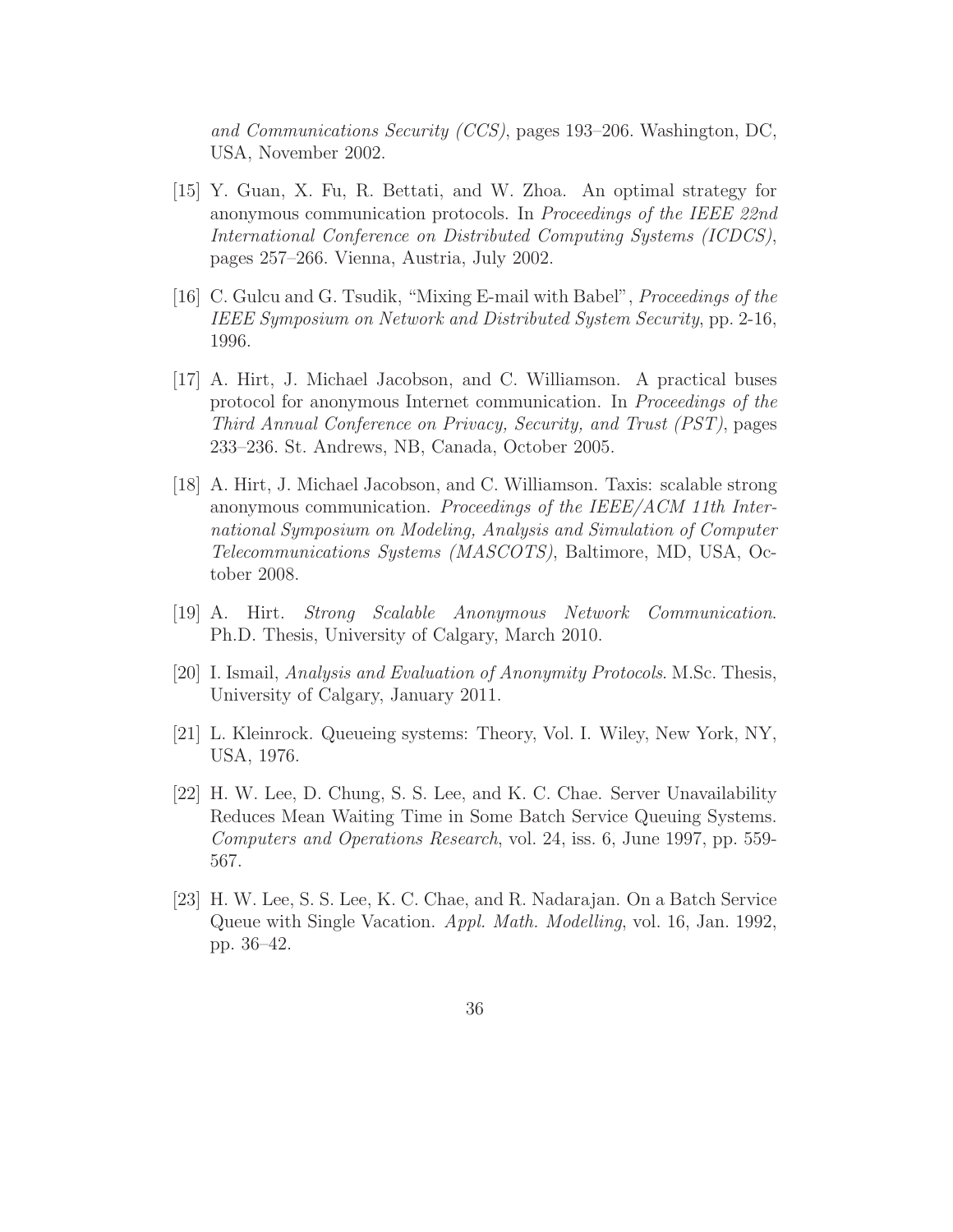- [24] Lucent Personal Web Assistant, http://www.math.tau.ac.il/ matias/lpwa.html
- [25] U. Möller, L. Cottrell, P. Palfrader, and L. Sassaman. Mixmaster Protocol — Version 2. Draft, July 2003.
- [26] A. Pfitzmann and M. Köhntopp. Anonymity, unobservability, and pseudonymity: A proposal for terminology. Draft, version 0.31, February 2008.
- [27] A. Pfitzmann and M. Waidner. Networks without user observability. *Computers & Security*, 2(6):158–166, 1987.
- [28] M. Reed, P. Syverson, and D. Goldschlag, "Anonymous Connections and Onion Routing", *Proceedings of IEEE Symposium on Security and Privacy*, pp. 44-54, 1997.
- [29] M. Reiter and A. Rubin. Crowds: Anonymity for web transactions. *ACM Transactions on Information and System Security*, 1(1):66–92, 1998.
- [30] M. Rennhard and B. Plattner. Introducing MorphMix: Peer-to-peer based anonymous Internet usage with collusion detection. In *Proceedings of the Workshop on Privacy in the Electronic Society (WPES)*, pages 91–102. Washington, DC, USA, November 2002.
- [31] R. Sherwood, B. Bhattacharjee, and A. Srinivasan, "P5: A Protocol for Scalable Anonymous Communication", *Proceedings of IEEE Symposium on Security and Privacy*, pp. 53-65, 2002.
- [32] C. Shields and B. Levine, "A Protocol for Anonymous Communication over the Internet", *Proceedings of ACM Conference on Computer and Communication Security*, pp. 33-42, 2000.
- [33] K. Sikdara, and U. C. Gupta. On the Batch Arrival Batch Service Queue with Finite Buffer under Server's Vacation: MX/GY/1/N Queue. *Computers and Mathematics with Applications*, vol. 56, iss 11, Dec. 2008, pp 2861–2873.
- [34] I. Stoica, R. Morris, D. Liben-Nowell, D. Karger, M. Kaashoek, F. Dabek, and H. Balakrishnan. Chord: a scalable peer-to-peer lookup protocol for Internet applications. *IEEE/ACM Transactions on Networking*, 11(1):17–32, February 2003.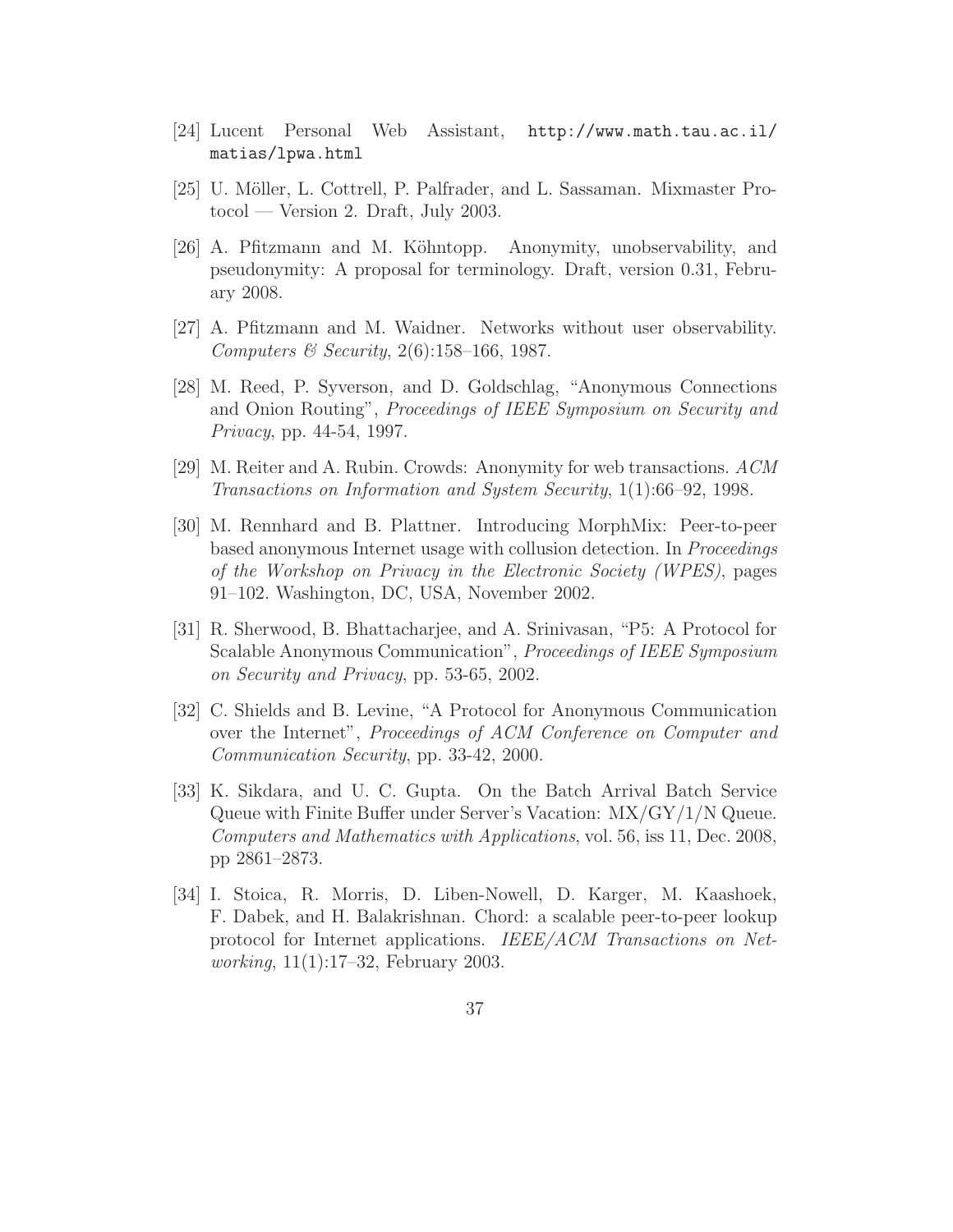- [35] P. Tabriz and N. Borisov. Breaking the collusion detection mechanism of MorphMix. In G. Danezis and P. Golle, editors, *Proceedings of the Sixth Workshop on Privacy Enhancing Technologies (PET)*, Springer, pages 368–384. Cambridge, UK, June 2006.
- [36] H. Takagi. *Queueing Analysis: A Foundation of Performance Evaluation, Volume 1: Vacation and Priority Systems*. Elsevier Science Publishers, Amsterdam, 1991.

# A. Chord Routing Analysis

This section presents our analysis of the average path length from a sender to a receiver on a Chord ring. For simplicity, we assume that a Chord message is never sent to the node itself, and the next indirection node (or receiver) is 1, 2, ..., or  $N-1$  node ids away. This differs slightly from our assumptions in the analysis of Buses and Taxis.

In a Chord ring, where  $N$  is a power of 2, the number of nodes that are distance h from the sender is equal to  $\left(\begin{matrix} \log N \end{matrix}\right)$  $\binom{6}{h}^N$ . For this case, we can hence calculate the average number of hops per indirection as  $\sum_{h=1}^{\log N} h {\log n \choose h}$  $\binom{g_N}{h}$ . This expression has been empirically verified by comparison against the average path distance, as calculated over *every* possible path, for each Chord ring of size 2 through  $2^{20}$ . The match is exact for all such rings.

In our Motorcycles model, we use  $\frac{\log N}{2}$  as our approximation. Comparison against the exact values shows that this is a very good approximation, especially for large N. For example, with N equal to 16, 256, and 4,096 the errors are  $6.25\%, 0.39\%, \text{ and } 0.02\%, \text{ respectively.}$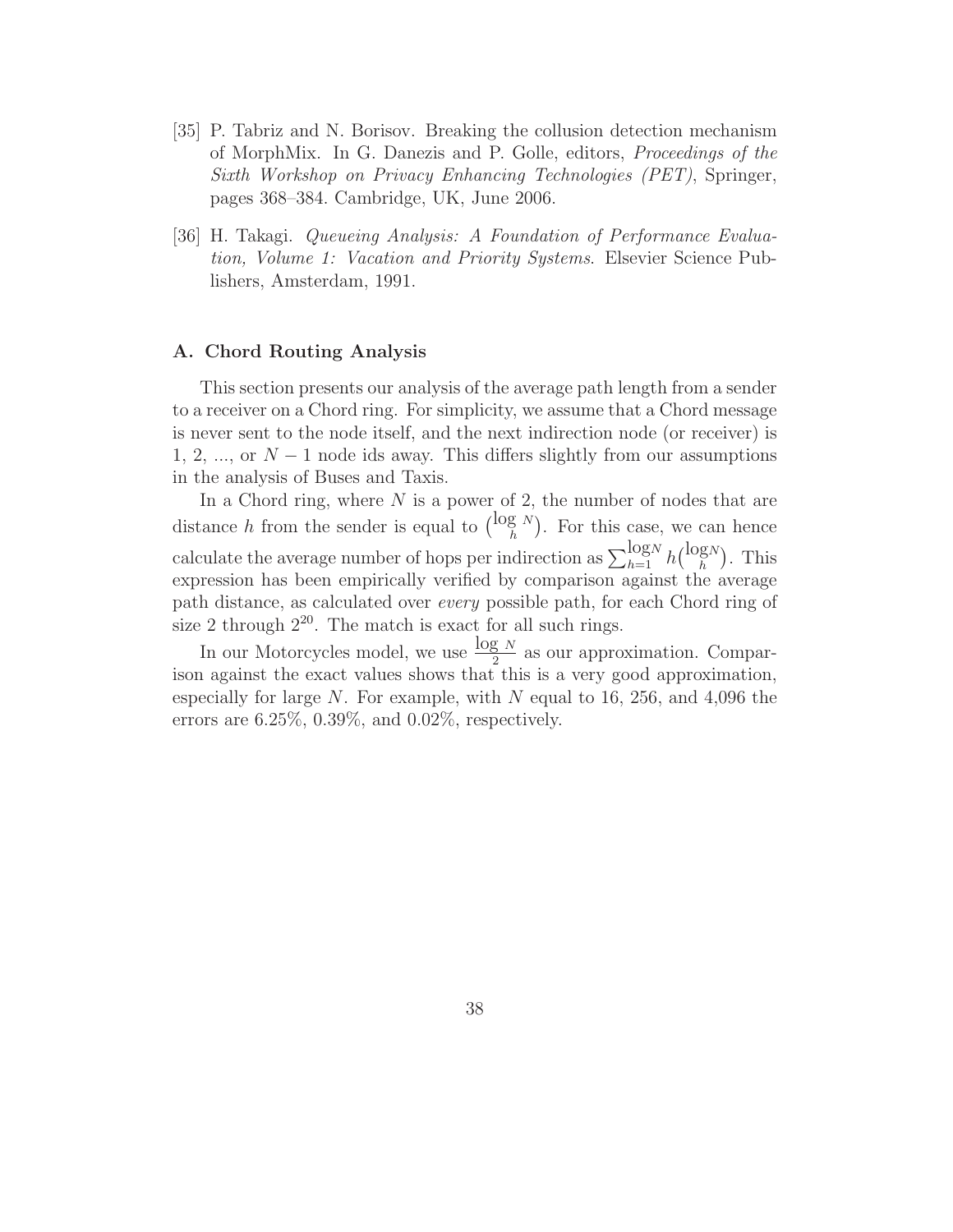

Figure 9: Impact of message generation rate  $\lambda$  for different N.



Figure 10: Impact of node utilization for different N.